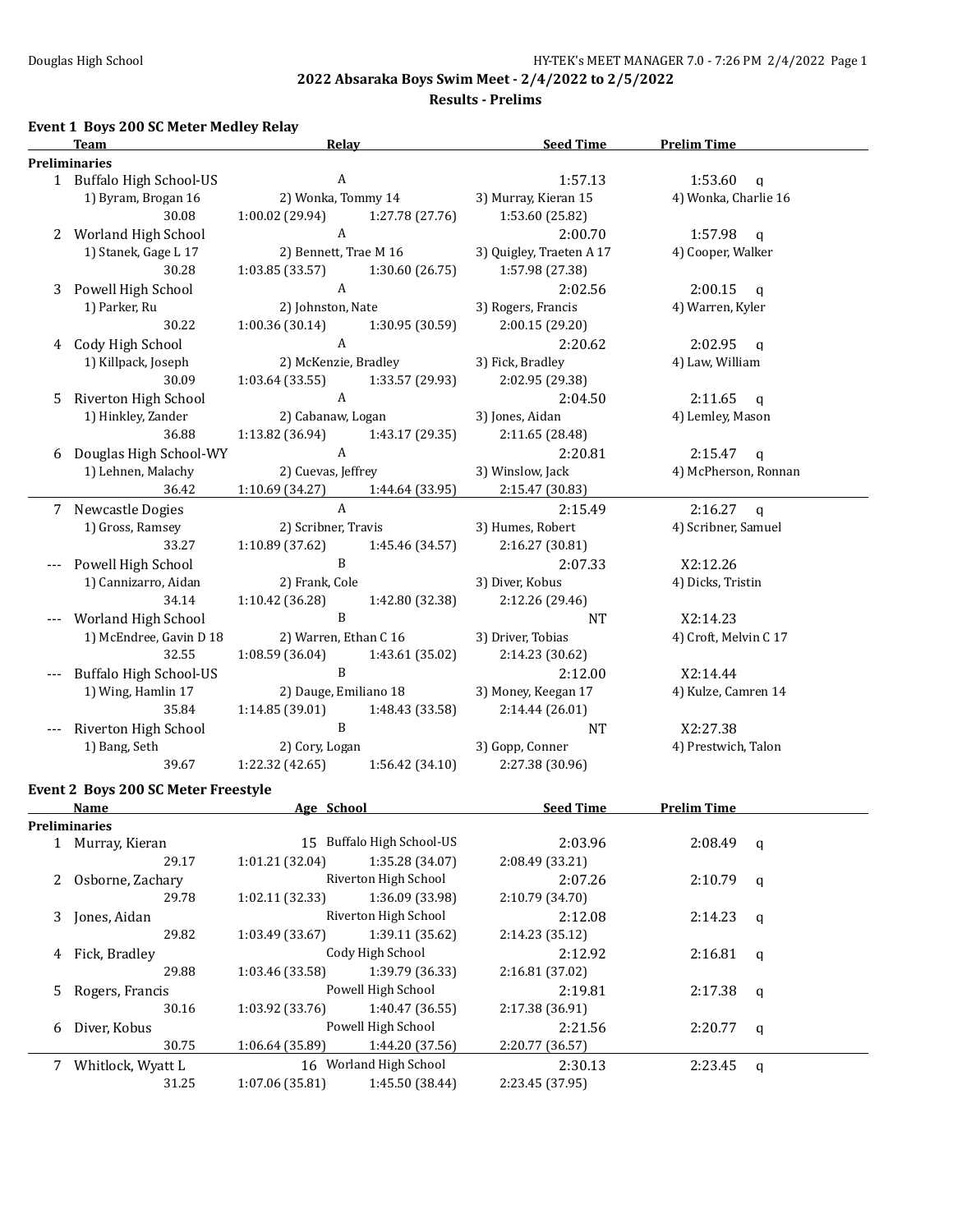|  |  | Preliminaries  (Event 2 Boys 200 SC Meter Freestyle) |  |
|--|--|------------------------------------------------------|--|
|--|--|------------------------------------------------------|--|

| Riverton High School<br>2:21.25<br>2:24.43<br>8 Jaite, Jesse<br>$\mathbf{q}$<br>33.42<br>1:09.99 (36.57)<br>1:48.04 (38.05)<br>2:24.43 (36.39)<br>Powell High School<br>9 Warren, Kyler<br>2:25.31<br>2:25.05<br>$\mathbf q$<br>32.16<br>1:07.94 (35.78)<br>1:46.72 (38.78)<br>2:25.05 (38.33)<br>Powell High School<br>10 Polson, David<br>2:37.48<br>2:25.17<br>q<br>33.74<br>1:10.56 (36.82)<br>2:25.17 (1:14.61)<br>14 Buffalo High School-US<br>11 Monterastelli, Gio<br>2:12.06<br>2:26.91<br>q<br>1:09.92(38.25)<br>31.67<br>1:49.35 (39.43)<br>2:26.91 (37.56)<br>12 Winslow, Jack<br>Douglas High School-WY<br>2:31.61<br>2:30.06<br>q<br>33.00<br>1:10.46 (37.46) 1:50.46 (40.00)<br>2:30.06 (39.60)<br>Riverton High School<br>13 Cory, Logan<br>2:33.60<br>2:31.67<br>33.56<br>1:12.47 (38.91)<br>1:52.85 (40.38)<br>2:31.67 (38.82)<br>Newcastle Dogies<br>14 Olson, Logan<br>2:44.55<br>2:37.44<br>34.37<br>$1:14.04(39.67)$ $1:55.79(41.75)$<br>2:37.44 (41.65)<br>15 Buffalo High School-US<br>15 Barker, Eli<br>2:56.56<br>2:40.76<br>33.51<br>1:14.22(40.71)<br>1:59.09 (44.87)<br>2:40.76 (41.67)<br>Riverton High School<br>16 Bang, Seth<br>2:48.14<br>2:44.41<br>2:01.39 (42.80)<br>37.45<br>1:18.59(41.14)<br>2:44.41 (43.02)<br>17 Mayes, Connor<br>Powell High School<br>3:16.94<br>2:48.41<br>37.08<br>1:21.01 (43.93)<br>2:06.54(45.53)<br>2:48.41 (41.87)<br>Worland High School<br>18 Thomas, Scottie<br>3:04.15<br>2:59.44<br>2:11.07 (49.58)<br>38.54<br>1:21.49 (42.95)<br>2:59.44 (48.37)<br>Worland High School<br>19 Durrant, Joey<br>2:56.73<br>3:02.54<br>38.50<br>2:13.85(50.30)<br>1:23.55(45.05)<br>3:02.54 (48.69)<br>Douglas High School-WY<br>20 Byerly, James<br>2:59.86<br>3:04.01<br>1:25.91 (46.68)<br>2:14.85 (48.94)<br>39.23<br>3:04.01 (49.16)<br>Powell High School<br>21 Davis, Hunter<br>3:03.42<br>3:19.51<br>1:32.07 (50.08)<br>2:26.93 (54.86)<br>41.99<br>3:19.51 (52.58)<br>Event 3 Boys 200 SC Meter IM<br><b>Example 2</b> Age School<br><u>Seed Time</u><br><b>Prelim Time</b><br>Name<br>Preliminaries<br>Powell High School<br>NT<br>1 Johnston, Nate<br>2:20.05<br>$\mathbf q$<br>1:46.53 (39.09)<br>30.65<br>1:07.44(36.79)<br>2:20.05 (33.52)<br>14 Buffalo High School-US<br>2 Wonka, Tommy<br>2:22.57<br>2:23.66<br>q<br>1:07.11(37.05)<br>30.06<br>1:47.71 (40.60)<br>2:23.66 (35.95)<br>Douglas High School-WY<br>2:28.86<br>3 Cuevas, Jeffrey<br>2:23.98<br>q<br>2:23.98 (33.69)<br>30.28<br>$1:08.31(38.03)$ $1:50.29(41.98)$<br>17 Worland High School<br>2:26.80<br>$2:25.48$ q<br>4 Stanek, Gage L<br>1:51.72 (45.40)<br>2:25.48 (33.76)<br>30.80<br>1:06.32 (35.52)<br>15 Buffalo High School-US<br>Lambert, Brodyn<br>2:28.16<br>2:31.23<br>5<br>q<br>31.03<br>1:53.87 (45.23)<br>1:08.64 (37.61)<br>2:31.23 (37.36)<br>Newcastle Dogies<br>Orsborn, Zade<br>2:45.17<br>2:46.98<br>6<br>q<br>1:19.01<br>2:46.98 (38.44)<br>2:08.54 (49.53)<br>Cody High School<br>7 Wood, Isaac<br>2:51.43<br>2:53.58<br>q<br>37.14<br>2:14.01 (50.93)<br>2:53.58 (39.57)<br>1:23.08 (45.94)<br>Cody High School<br>Woods, Jonah<br>2:49.28<br>2:53.95<br>8<br>q<br>2:11.54(50.81)<br>35.20<br>1:20.73 (45.53)<br>2:53.95 (42.41)<br>Powell High School<br>2:55.05<br>2:58.70<br>Hawley, Ben<br>9<br>q<br>2:15.64 (54.21)<br>34.05<br>1:21.43 (47.38)<br>2:58.70 (43.06)<br>14 Buffalo High School-US<br>Darnell, Jackson<br>3:11.61<br>2:59.48<br>10<br>q | <b>Name</b> | Age School                         | <b>Seed Time</b> | <b>Prelim Time</b> |  |
|--------------------------------------------------------------------------------------------------------------------------------------------------------------------------------------------------------------------------------------------------------------------------------------------------------------------------------------------------------------------------------------------------------------------------------------------------------------------------------------------------------------------------------------------------------------------------------------------------------------------------------------------------------------------------------------------------------------------------------------------------------------------------------------------------------------------------------------------------------------------------------------------------------------------------------------------------------------------------------------------------------------------------------------------------------------------------------------------------------------------------------------------------------------------------------------------------------------------------------------------------------------------------------------------------------------------------------------------------------------------------------------------------------------------------------------------------------------------------------------------------------------------------------------------------------------------------------------------------------------------------------------------------------------------------------------------------------------------------------------------------------------------------------------------------------------------------------------------------------------------------------------------------------------------------------------------------------------------------------------------------------------------------------------------------------------------------------------------------------------------------------------------------------------------------------------------------------------------------------------------------------------------------------------------------------------------------------------------------------------------------------------------------------------------------------------------------------------------------------------------------------------------------------------------------------------------------------------------------------------------------------------------------------------------------------------------------------------------------------------------------------------------------------------------------------------------------------------------------------------------------------------------------------------------------------------------------------------------------------------------------------------------------------------------------------------------------------------------------------------------------------------------------------------------------------------------------------------------------------------------------------------------------------------------------------------------------------------------------------------------------------------------------------------------------|-------------|------------------------------------|------------------|--------------------|--|
|                                                                                                                                                                                                                                                                                                                                                                                                                                                                                                                                                                                                                                                                                                                                                                                                                                                                                                                                                                                                                                                                                                                                                                                                                                                                                                                                                                                                                                                                                                                                                                                                                                                                                                                                                                                                                                                                                                                                                                                                                                                                                                                                                                                                                                                                                                                                                                                                                                                                                                                                                                                                                                                                                                                                                                                                                                                                                                                                                                                                                                                                                                                                                                                                                                                                                                                                                                                                                          |             |                                    |                  |                    |  |
|                                                                                                                                                                                                                                                                                                                                                                                                                                                                                                                                                                                                                                                                                                                                                                                                                                                                                                                                                                                                                                                                                                                                                                                                                                                                                                                                                                                                                                                                                                                                                                                                                                                                                                                                                                                                                                                                                                                                                                                                                                                                                                                                                                                                                                                                                                                                                                                                                                                                                                                                                                                                                                                                                                                                                                                                                                                                                                                                                                                                                                                                                                                                                                                                                                                                                                                                                                                                                          |             |                                    |                  |                    |  |
|                                                                                                                                                                                                                                                                                                                                                                                                                                                                                                                                                                                                                                                                                                                                                                                                                                                                                                                                                                                                                                                                                                                                                                                                                                                                                                                                                                                                                                                                                                                                                                                                                                                                                                                                                                                                                                                                                                                                                                                                                                                                                                                                                                                                                                                                                                                                                                                                                                                                                                                                                                                                                                                                                                                                                                                                                                                                                                                                                                                                                                                                                                                                                                                                                                                                                                                                                                                                                          |             |                                    |                  |                    |  |
|                                                                                                                                                                                                                                                                                                                                                                                                                                                                                                                                                                                                                                                                                                                                                                                                                                                                                                                                                                                                                                                                                                                                                                                                                                                                                                                                                                                                                                                                                                                                                                                                                                                                                                                                                                                                                                                                                                                                                                                                                                                                                                                                                                                                                                                                                                                                                                                                                                                                                                                                                                                                                                                                                                                                                                                                                                                                                                                                                                                                                                                                                                                                                                                                                                                                                                                                                                                                                          |             |                                    |                  |                    |  |
|                                                                                                                                                                                                                                                                                                                                                                                                                                                                                                                                                                                                                                                                                                                                                                                                                                                                                                                                                                                                                                                                                                                                                                                                                                                                                                                                                                                                                                                                                                                                                                                                                                                                                                                                                                                                                                                                                                                                                                                                                                                                                                                                                                                                                                                                                                                                                                                                                                                                                                                                                                                                                                                                                                                                                                                                                                                                                                                                                                                                                                                                                                                                                                                                                                                                                                                                                                                                                          |             |                                    |                  |                    |  |
|                                                                                                                                                                                                                                                                                                                                                                                                                                                                                                                                                                                                                                                                                                                                                                                                                                                                                                                                                                                                                                                                                                                                                                                                                                                                                                                                                                                                                                                                                                                                                                                                                                                                                                                                                                                                                                                                                                                                                                                                                                                                                                                                                                                                                                                                                                                                                                                                                                                                                                                                                                                                                                                                                                                                                                                                                                                                                                                                                                                                                                                                                                                                                                                                                                                                                                                                                                                                                          |             |                                    |                  |                    |  |
|                                                                                                                                                                                                                                                                                                                                                                                                                                                                                                                                                                                                                                                                                                                                                                                                                                                                                                                                                                                                                                                                                                                                                                                                                                                                                                                                                                                                                                                                                                                                                                                                                                                                                                                                                                                                                                                                                                                                                                                                                                                                                                                                                                                                                                                                                                                                                                                                                                                                                                                                                                                                                                                                                                                                                                                                                                                                                                                                                                                                                                                                                                                                                                                                                                                                                                                                                                                                                          |             |                                    |                  |                    |  |
|                                                                                                                                                                                                                                                                                                                                                                                                                                                                                                                                                                                                                                                                                                                                                                                                                                                                                                                                                                                                                                                                                                                                                                                                                                                                                                                                                                                                                                                                                                                                                                                                                                                                                                                                                                                                                                                                                                                                                                                                                                                                                                                                                                                                                                                                                                                                                                                                                                                                                                                                                                                                                                                                                                                                                                                                                                                                                                                                                                                                                                                                                                                                                                                                                                                                                                                                                                                                                          |             |                                    |                  |                    |  |
|                                                                                                                                                                                                                                                                                                                                                                                                                                                                                                                                                                                                                                                                                                                                                                                                                                                                                                                                                                                                                                                                                                                                                                                                                                                                                                                                                                                                                                                                                                                                                                                                                                                                                                                                                                                                                                                                                                                                                                                                                                                                                                                                                                                                                                                                                                                                                                                                                                                                                                                                                                                                                                                                                                                                                                                                                                                                                                                                                                                                                                                                                                                                                                                                                                                                                                                                                                                                                          |             |                                    |                  |                    |  |
|                                                                                                                                                                                                                                                                                                                                                                                                                                                                                                                                                                                                                                                                                                                                                                                                                                                                                                                                                                                                                                                                                                                                                                                                                                                                                                                                                                                                                                                                                                                                                                                                                                                                                                                                                                                                                                                                                                                                                                                                                                                                                                                                                                                                                                                                                                                                                                                                                                                                                                                                                                                                                                                                                                                                                                                                                                                                                                                                                                                                                                                                                                                                                                                                                                                                                                                                                                                                                          |             |                                    |                  |                    |  |
|                                                                                                                                                                                                                                                                                                                                                                                                                                                                                                                                                                                                                                                                                                                                                                                                                                                                                                                                                                                                                                                                                                                                                                                                                                                                                                                                                                                                                                                                                                                                                                                                                                                                                                                                                                                                                                                                                                                                                                                                                                                                                                                                                                                                                                                                                                                                                                                                                                                                                                                                                                                                                                                                                                                                                                                                                                                                                                                                                                                                                                                                                                                                                                                                                                                                                                                                                                                                                          |             |                                    |                  |                    |  |
|                                                                                                                                                                                                                                                                                                                                                                                                                                                                                                                                                                                                                                                                                                                                                                                                                                                                                                                                                                                                                                                                                                                                                                                                                                                                                                                                                                                                                                                                                                                                                                                                                                                                                                                                                                                                                                                                                                                                                                                                                                                                                                                                                                                                                                                                                                                                                                                                                                                                                                                                                                                                                                                                                                                                                                                                                                                                                                                                                                                                                                                                                                                                                                                                                                                                                                                                                                                                                          |             |                                    |                  |                    |  |
|                                                                                                                                                                                                                                                                                                                                                                                                                                                                                                                                                                                                                                                                                                                                                                                                                                                                                                                                                                                                                                                                                                                                                                                                                                                                                                                                                                                                                                                                                                                                                                                                                                                                                                                                                                                                                                                                                                                                                                                                                                                                                                                                                                                                                                                                                                                                                                                                                                                                                                                                                                                                                                                                                                                                                                                                                                                                                                                                                                                                                                                                                                                                                                                                                                                                                                                                                                                                                          |             |                                    |                  |                    |  |
|                                                                                                                                                                                                                                                                                                                                                                                                                                                                                                                                                                                                                                                                                                                                                                                                                                                                                                                                                                                                                                                                                                                                                                                                                                                                                                                                                                                                                                                                                                                                                                                                                                                                                                                                                                                                                                                                                                                                                                                                                                                                                                                                                                                                                                                                                                                                                                                                                                                                                                                                                                                                                                                                                                                                                                                                                                                                                                                                                                                                                                                                                                                                                                                                                                                                                                                                                                                                                          |             |                                    |                  |                    |  |
|                                                                                                                                                                                                                                                                                                                                                                                                                                                                                                                                                                                                                                                                                                                                                                                                                                                                                                                                                                                                                                                                                                                                                                                                                                                                                                                                                                                                                                                                                                                                                                                                                                                                                                                                                                                                                                                                                                                                                                                                                                                                                                                                                                                                                                                                                                                                                                                                                                                                                                                                                                                                                                                                                                                                                                                                                                                                                                                                                                                                                                                                                                                                                                                                                                                                                                                                                                                                                          |             |                                    |                  |                    |  |
|                                                                                                                                                                                                                                                                                                                                                                                                                                                                                                                                                                                                                                                                                                                                                                                                                                                                                                                                                                                                                                                                                                                                                                                                                                                                                                                                                                                                                                                                                                                                                                                                                                                                                                                                                                                                                                                                                                                                                                                                                                                                                                                                                                                                                                                                                                                                                                                                                                                                                                                                                                                                                                                                                                                                                                                                                                                                                                                                                                                                                                                                                                                                                                                                                                                                                                                                                                                                                          |             |                                    |                  |                    |  |
|                                                                                                                                                                                                                                                                                                                                                                                                                                                                                                                                                                                                                                                                                                                                                                                                                                                                                                                                                                                                                                                                                                                                                                                                                                                                                                                                                                                                                                                                                                                                                                                                                                                                                                                                                                                                                                                                                                                                                                                                                                                                                                                                                                                                                                                                                                                                                                                                                                                                                                                                                                                                                                                                                                                                                                                                                                                                                                                                                                                                                                                                                                                                                                                                                                                                                                                                                                                                                          |             |                                    |                  |                    |  |
|                                                                                                                                                                                                                                                                                                                                                                                                                                                                                                                                                                                                                                                                                                                                                                                                                                                                                                                                                                                                                                                                                                                                                                                                                                                                                                                                                                                                                                                                                                                                                                                                                                                                                                                                                                                                                                                                                                                                                                                                                                                                                                                                                                                                                                                                                                                                                                                                                                                                                                                                                                                                                                                                                                                                                                                                                                                                                                                                                                                                                                                                                                                                                                                                                                                                                                                                                                                                                          |             |                                    |                  |                    |  |
|                                                                                                                                                                                                                                                                                                                                                                                                                                                                                                                                                                                                                                                                                                                                                                                                                                                                                                                                                                                                                                                                                                                                                                                                                                                                                                                                                                                                                                                                                                                                                                                                                                                                                                                                                                                                                                                                                                                                                                                                                                                                                                                                                                                                                                                                                                                                                                                                                                                                                                                                                                                                                                                                                                                                                                                                                                                                                                                                                                                                                                                                                                                                                                                                                                                                                                                                                                                                                          |             |                                    |                  |                    |  |
|                                                                                                                                                                                                                                                                                                                                                                                                                                                                                                                                                                                                                                                                                                                                                                                                                                                                                                                                                                                                                                                                                                                                                                                                                                                                                                                                                                                                                                                                                                                                                                                                                                                                                                                                                                                                                                                                                                                                                                                                                                                                                                                                                                                                                                                                                                                                                                                                                                                                                                                                                                                                                                                                                                                                                                                                                                                                                                                                                                                                                                                                                                                                                                                                                                                                                                                                                                                                                          |             |                                    |                  |                    |  |
|                                                                                                                                                                                                                                                                                                                                                                                                                                                                                                                                                                                                                                                                                                                                                                                                                                                                                                                                                                                                                                                                                                                                                                                                                                                                                                                                                                                                                                                                                                                                                                                                                                                                                                                                                                                                                                                                                                                                                                                                                                                                                                                                                                                                                                                                                                                                                                                                                                                                                                                                                                                                                                                                                                                                                                                                                                                                                                                                                                                                                                                                                                                                                                                                                                                                                                                                                                                                                          |             |                                    |                  |                    |  |
|                                                                                                                                                                                                                                                                                                                                                                                                                                                                                                                                                                                                                                                                                                                                                                                                                                                                                                                                                                                                                                                                                                                                                                                                                                                                                                                                                                                                                                                                                                                                                                                                                                                                                                                                                                                                                                                                                                                                                                                                                                                                                                                                                                                                                                                                                                                                                                                                                                                                                                                                                                                                                                                                                                                                                                                                                                                                                                                                                                                                                                                                                                                                                                                                                                                                                                                                                                                                                          |             |                                    |                  |                    |  |
|                                                                                                                                                                                                                                                                                                                                                                                                                                                                                                                                                                                                                                                                                                                                                                                                                                                                                                                                                                                                                                                                                                                                                                                                                                                                                                                                                                                                                                                                                                                                                                                                                                                                                                                                                                                                                                                                                                                                                                                                                                                                                                                                                                                                                                                                                                                                                                                                                                                                                                                                                                                                                                                                                                                                                                                                                                                                                                                                                                                                                                                                                                                                                                                                                                                                                                                                                                                                                          |             |                                    |                  |                    |  |
|                                                                                                                                                                                                                                                                                                                                                                                                                                                                                                                                                                                                                                                                                                                                                                                                                                                                                                                                                                                                                                                                                                                                                                                                                                                                                                                                                                                                                                                                                                                                                                                                                                                                                                                                                                                                                                                                                                                                                                                                                                                                                                                                                                                                                                                                                                                                                                                                                                                                                                                                                                                                                                                                                                                                                                                                                                                                                                                                                                                                                                                                                                                                                                                                                                                                                                                                                                                                                          |             |                                    |                  |                    |  |
|                                                                                                                                                                                                                                                                                                                                                                                                                                                                                                                                                                                                                                                                                                                                                                                                                                                                                                                                                                                                                                                                                                                                                                                                                                                                                                                                                                                                                                                                                                                                                                                                                                                                                                                                                                                                                                                                                                                                                                                                                                                                                                                                                                                                                                                                                                                                                                                                                                                                                                                                                                                                                                                                                                                                                                                                                                                                                                                                                                                                                                                                                                                                                                                                                                                                                                                                                                                                                          |             |                                    |                  |                    |  |
|                                                                                                                                                                                                                                                                                                                                                                                                                                                                                                                                                                                                                                                                                                                                                                                                                                                                                                                                                                                                                                                                                                                                                                                                                                                                                                                                                                                                                                                                                                                                                                                                                                                                                                                                                                                                                                                                                                                                                                                                                                                                                                                                                                                                                                                                                                                                                                                                                                                                                                                                                                                                                                                                                                                                                                                                                                                                                                                                                                                                                                                                                                                                                                                                                                                                                                                                                                                                                          |             |                                    |                  |                    |  |
|                                                                                                                                                                                                                                                                                                                                                                                                                                                                                                                                                                                                                                                                                                                                                                                                                                                                                                                                                                                                                                                                                                                                                                                                                                                                                                                                                                                                                                                                                                                                                                                                                                                                                                                                                                                                                                                                                                                                                                                                                                                                                                                                                                                                                                                                                                                                                                                                                                                                                                                                                                                                                                                                                                                                                                                                                                                                                                                                                                                                                                                                                                                                                                                                                                                                                                                                                                                                                          |             |                                    |                  |                    |  |
|                                                                                                                                                                                                                                                                                                                                                                                                                                                                                                                                                                                                                                                                                                                                                                                                                                                                                                                                                                                                                                                                                                                                                                                                                                                                                                                                                                                                                                                                                                                                                                                                                                                                                                                                                                                                                                                                                                                                                                                                                                                                                                                                                                                                                                                                                                                                                                                                                                                                                                                                                                                                                                                                                                                                                                                                                                                                                                                                                                                                                                                                                                                                                                                                                                                                                                                                                                                                                          |             |                                    |                  |                    |  |
|                                                                                                                                                                                                                                                                                                                                                                                                                                                                                                                                                                                                                                                                                                                                                                                                                                                                                                                                                                                                                                                                                                                                                                                                                                                                                                                                                                                                                                                                                                                                                                                                                                                                                                                                                                                                                                                                                                                                                                                                                                                                                                                                                                                                                                                                                                                                                                                                                                                                                                                                                                                                                                                                                                                                                                                                                                                                                                                                                                                                                                                                                                                                                                                                                                                                                                                                                                                                                          |             |                                    |                  |                    |  |
|                                                                                                                                                                                                                                                                                                                                                                                                                                                                                                                                                                                                                                                                                                                                                                                                                                                                                                                                                                                                                                                                                                                                                                                                                                                                                                                                                                                                                                                                                                                                                                                                                                                                                                                                                                                                                                                                                                                                                                                                                                                                                                                                                                                                                                                                                                                                                                                                                                                                                                                                                                                                                                                                                                                                                                                                                                                                                                                                                                                                                                                                                                                                                                                                                                                                                                                                                                                                                          |             |                                    |                  |                    |  |
|                                                                                                                                                                                                                                                                                                                                                                                                                                                                                                                                                                                                                                                                                                                                                                                                                                                                                                                                                                                                                                                                                                                                                                                                                                                                                                                                                                                                                                                                                                                                                                                                                                                                                                                                                                                                                                                                                                                                                                                                                                                                                                                                                                                                                                                                                                                                                                                                                                                                                                                                                                                                                                                                                                                                                                                                                                                                                                                                                                                                                                                                                                                                                                                                                                                                                                                                                                                                                          |             |                                    |                  |                    |  |
|                                                                                                                                                                                                                                                                                                                                                                                                                                                                                                                                                                                                                                                                                                                                                                                                                                                                                                                                                                                                                                                                                                                                                                                                                                                                                                                                                                                                                                                                                                                                                                                                                                                                                                                                                                                                                                                                                                                                                                                                                                                                                                                                                                                                                                                                                                                                                                                                                                                                                                                                                                                                                                                                                                                                                                                                                                                                                                                                                                                                                                                                                                                                                                                                                                                                                                                                                                                                                          |             |                                    |                  |                    |  |
|                                                                                                                                                                                                                                                                                                                                                                                                                                                                                                                                                                                                                                                                                                                                                                                                                                                                                                                                                                                                                                                                                                                                                                                                                                                                                                                                                                                                                                                                                                                                                                                                                                                                                                                                                                                                                                                                                                                                                                                                                                                                                                                                                                                                                                                                                                                                                                                                                                                                                                                                                                                                                                                                                                                                                                                                                                                                                                                                                                                                                                                                                                                                                                                                                                                                                                                                                                                                                          |             |                                    |                  |                    |  |
|                                                                                                                                                                                                                                                                                                                                                                                                                                                                                                                                                                                                                                                                                                                                                                                                                                                                                                                                                                                                                                                                                                                                                                                                                                                                                                                                                                                                                                                                                                                                                                                                                                                                                                                                                                                                                                                                                                                                                                                                                                                                                                                                                                                                                                                                                                                                                                                                                                                                                                                                                                                                                                                                                                                                                                                                                                                                                                                                                                                                                                                                                                                                                                                                                                                                                                                                                                                                                          |             |                                    |                  |                    |  |
|                                                                                                                                                                                                                                                                                                                                                                                                                                                                                                                                                                                                                                                                                                                                                                                                                                                                                                                                                                                                                                                                                                                                                                                                                                                                                                                                                                                                                                                                                                                                                                                                                                                                                                                                                                                                                                                                                                                                                                                                                                                                                                                                                                                                                                                                                                                                                                                                                                                                                                                                                                                                                                                                                                                                                                                                                                                                                                                                                                                                                                                                                                                                                                                                                                                                                                                                                                                                                          |             |                                    |                  |                    |  |
|                                                                                                                                                                                                                                                                                                                                                                                                                                                                                                                                                                                                                                                                                                                                                                                                                                                                                                                                                                                                                                                                                                                                                                                                                                                                                                                                                                                                                                                                                                                                                                                                                                                                                                                                                                                                                                                                                                                                                                                                                                                                                                                                                                                                                                                                                                                                                                                                                                                                                                                                                                                                                                                                                                                                                                                                                                                                                                                                                                                                                                                                                                                                                                                                                                                                                                                                                                                                                          |             |                                    |                  |                    |  |
|                                                                                                                                                                                                                                                                                                                                                                                                                                                                                                                                                                                                                                                                                                                                                                                                                                                                                                                                                                                                                                                                                                                                                                                                                                                                                                                                                                                                                                                                                                                                                                                                                                                                                                                                                                                                                                                                                                                                                                                                                                                                                                                                                                                                                                                                                                                                                                                                                                                                                                                                                                                                                                                                                                                                                                                                                                                                                                                                                                                                                                                                                                                                                                                                                                                                                                                                                                                                                          |             |                                    |                  |                    |  |
|                                                                                                                                                                                                                                                                                                                                                                                                                                                                                                                                                                                                                                                                                                                                                                                                                                                                                                                                                                                                                                                                                                                                                                                                                                                                                                                                                                                                                                                                                                                                                                                                                                                                                                                                                                                                                                                                                                                                                                                                                                                                                                                                                                                                                                                                                                                                                                                                                                                                                                                                                                                                                                                                                                                                                                                                                                                                                                                                                                                                                                                                                                                                                                                                                                                                                                                                                                                                                          |             |                                    |                  |                    |  |
|                                                                                                                                                                                                                                                                                                                                                                                                                                                                                                                                                                                                                                                                                                                                                                                                                                                                                                                                                                                                                                                                                                                                                                                                                                                                                                                                                                                                                                                                                                                                                                                                                                                                                                                                                                                                                                                                                                                                                                                                                                                                                                                                                                                                                                                                                                                                                                                                                                                                                                                                                                                                                                                                                                                                                                                                                                                                                                                                                                                                                                                                                                                                                                                                                                                                                                                                                                                                                          |             |                                    |                  |                    |  |
|                                                                                                                                                                                                                                                                                                                                                                                                                                                                                                                                                                                                                                                                                                                                                                                                                                                                                                                                                                                                                                                                                                                                                                                                                                                                                                                                                                                                                                                                                                                                                                                                                                                                                                                                                                                                                                                                                                                                                                                                                                                                                                                                                                                                                                                                                                                                                                                                                                                                                                                                                                                                                                                                                                                                                                                                                                                                                                                                                                                                                                                                                                                                                                                                                                                                                                                                                                                                                          |             |                                    |                  |                    |  |
|                                                                                                                                                                                                                                                                                                                                                                                                                                                                                                                                                                                                                                                                                                                                                                                                                                                                                                                                                                                                                                                                                                                                                                                                                                                                                                                                                                                                                                                                                                                                                                                                                                                                                                                                                                                                                                                                                                                                                                                                                                                                                                                                                                                                                                                                                                                                                                                                                                                                                                                                                                                                                                                                                                                                                                                                                                                                                                                                                                                                                                                                                                                                                                                                                                                                                                                                                                                                                          |             |                                    |                  |                    |  |
|                                                                                                                                                                                                                                                                                                                                                                                                                                                                                                                                                                                                                                                                                                                                                                                                                                                                                                                                                                                                                                                                                                                                                                                                                                                                                                                                                                                                                                                                                                                                                                                                                                                                                                                                                                                                                                                                                                                                                                                                                                                                                                                                                                                                                                                                                                                                                                                                                                                                                                                                                                                                                                                                                                                                                                                                                                                                                                                                                                                                                                                                                                                                                                                                                                                                                                                                                                                                                          |             |                                    |                  |                    |  |
|                                                                                                                                                                                                                                                                                                                                                                                                                                                                                                                                                                                                                                                                                                                                                                                                                                                                                                                                                                                                                                                                                                                                                                                                                                                                                                                                                                                                                                                                                                                                                                                                                                                                                                                                                                                                                                                                                                                                                                                                                                                                                                                                                                                                                                                                                                                                                                                                                                                                                                                                                                                                                                                                                                                                                                                                                                                                                                                                                                                                                                                                                                                                                                                                                                                                                                                                                                                                                          |             |                                    |                  |                    |  |
|                                                                                                                                                                                                                                                                                                                                                                                                                                                                                                                                                                                                                                                                                                                                                                                                                                                                                                                                                                                                                                                                                                                                                                                                                                                                                                                                                                                                                                                                                                                                                                                                                                                                                                                                                                                                                                                                                                                                                                                                                                                                                                                                                                                                                                                                                                                                                                                                                                                                                                                                                                                                                                                                                                                                                                                                                                                                                                                                                                                                                                                                                                                                                                                                                                                                                                                                                                                                                          |             |                                    |                  |                    |  |
|                                                                                                                                                                                                                                                                                                                                                                                                                                                                                                                                                                                                                                                                                                                                                                                                                                                                                                                                                                                                                                                                                                                                                                                                                                                                                                                                                                                                                                                                                                                                                                                                                                                                                                                                                                                                                                                                                                                                                                                                                                                                                                                                                                                                                                                                                                                                                                                                                                                                                                                                                                                                                                                                                                                                                                                                                                                                                                                                                                                                                                                                                                                                                                                                                                                                                                                                                                                                                          |             |                                    |                  |                    |  |
|                                                                                                                                                                                                                                                                                                                                                                                                                                                                                                                                                                                                                                                                                                                                                                                                                                                                                                                                                                                                                                                                                                                                                                                                                                                                                                                                                                                                                                                                                                                                                                                                                                                                                                                                                                                                                                                                                                                                                                                                                                                                                                                                                                                                                                                                                                                                                                                                                                                                                                                                                                                                                                                                                                                                                                                                                                                                                                                                                                                                                                                                                                                                                                                                                                                                                                                                                                                                                          |             |                                    |                  |                    |  |
|                                                                                                                                                                                                                                                                                                                                                                                                                                                                                                                                                                                                                                                                                                                                                                                                                                                                                                                                                                                                                                                                                                                                                                                                                                                                                                                                                                                                                                                                                                                                                                                                                                                                                                                                                                                                                                                                                                                                                                                                                                                                                                                                                                                                                                                                                                                                                                                                                                                                                                                                                                                                                                                                                                                                                                                                                                                                                                                                                                                                                                                                                                                                                                                                                                                                                                                                                                                                                          |             |                                    |                  |                    |  |
|                                                                                                                                                                                                                                                                                                                                                                                                                                                                                                                                                                                                                                                                                                                                                                                                                                                                                                                                                                                                                                                                                                                                                                                                                                                                                                                                                                                                                                                                                                                                                                                                                                                                                                                                                                                                                                                                                                                                                                                                                                                                                                                                                                                                                                                                                                                                                                                                                                                                                                                                                                                                                                                                                                                                                                                                                                                                                                                                                                                                                                                                                                                                                                                                                                                                                                                                                                                                                          |             |                                    |                  |                    |  |
|                                                                                                                                                                                                                                                                                                                                                                                                                                                                                                                                                                                                                                                                                                                                                                                                                                                                                                                                                                                                                                                                                                                                                                                                                                                                                                                                                                                                                                                                                                                                                                                                                                                                                                                                                                                                                                                                                                                                                                                                                                                                                                                                                                                                                                                                                                                                                                                                                                                                                                                                                                                                                                                                                                                                                                                                                                                                                                                                                                                                                                                                                                                                                                                                                                                                                                                                                                                                                          |             |                                    |                  |                    |  |
|                                                                                                                                                                                                                                                                                                                                                                                                                                                                                                                                                                                                                                                                                                                                                                                                                                                                                                                                                                                                                                                                                                                                                                                                                                                                                                                                                                                                                                                                                                                                                                                                                                                                                                                                                                                                                                                                                                                                                                                                                                                                                                                                                                                                                                                                                                                                                                                                                                                                                                                                                                                                                                                                                                                                                                                                                                                                                                                                                                                                                                                                                                                                                                                                                                                                                                                                                                                                                          |             |                                    |                  |                    |  |
|                                                                                                                                                                                                                                                                                                                                                                                                                                                                                                                                                                                                                                                                                                                                                                                                                                                                                                                                                                                                                                                                                                                                                                                                                                                                                                                                                                                                                                                                                                                                                                                                                                                                                                                                                                                                                                                                                                                                                                                                                                                                                                                                                                                                                                                                                                                                                                                                                                                                                                                                                                                                                                                                                                                                                                                                                                                                                                                                                                                                                                                                                                                                                                                                                                                                                                                                                                                                                          |             |                                    |                  |                    |  |
|                                                                                                                                                                                                                                                                                                                                                                                                                                                                                                                                                                                                                                                                                                                                                                                                                                                                                                                                                                                                                                                                                                                                                                                                                                                                                                                                                                                                                                                                                                                                                                                                                                                                                                                                                                                                                                                                                                                                                                                                                                                                                                                                                                                                                                                                                                                                                                                                                                                                                                                                                                                                                                                                                                                                                                                                                                                                                                                                                                                                                                                                                                                                                                                                                                                                                                                                                                                                                          |             |                                    |                  |                    |  |
|                                                                                                                                                                                                                                                                                                                                                                                                                                                                                                                                                                                                                                                                                                                                                                                                                                                                                                                                                                                                                                                                                                                                                                                                                                                                                                                                                                                                                                                                                                                                                                                                                                                                                                                                                                                                                                                                                                                                                                                                                                                                                                                                                                                                                                                                                                                                                                                                                                                                                                                                                                                                                                                                                                                                                                                                                                                                                                                                                                                                                                                                                                                                                                                                                                                                                                                                                                                                                          | 39.35       | 1:25.27 (45.92)<br>2:19.94 (54.67) | 2:59.48 (39.54)  |                    |  |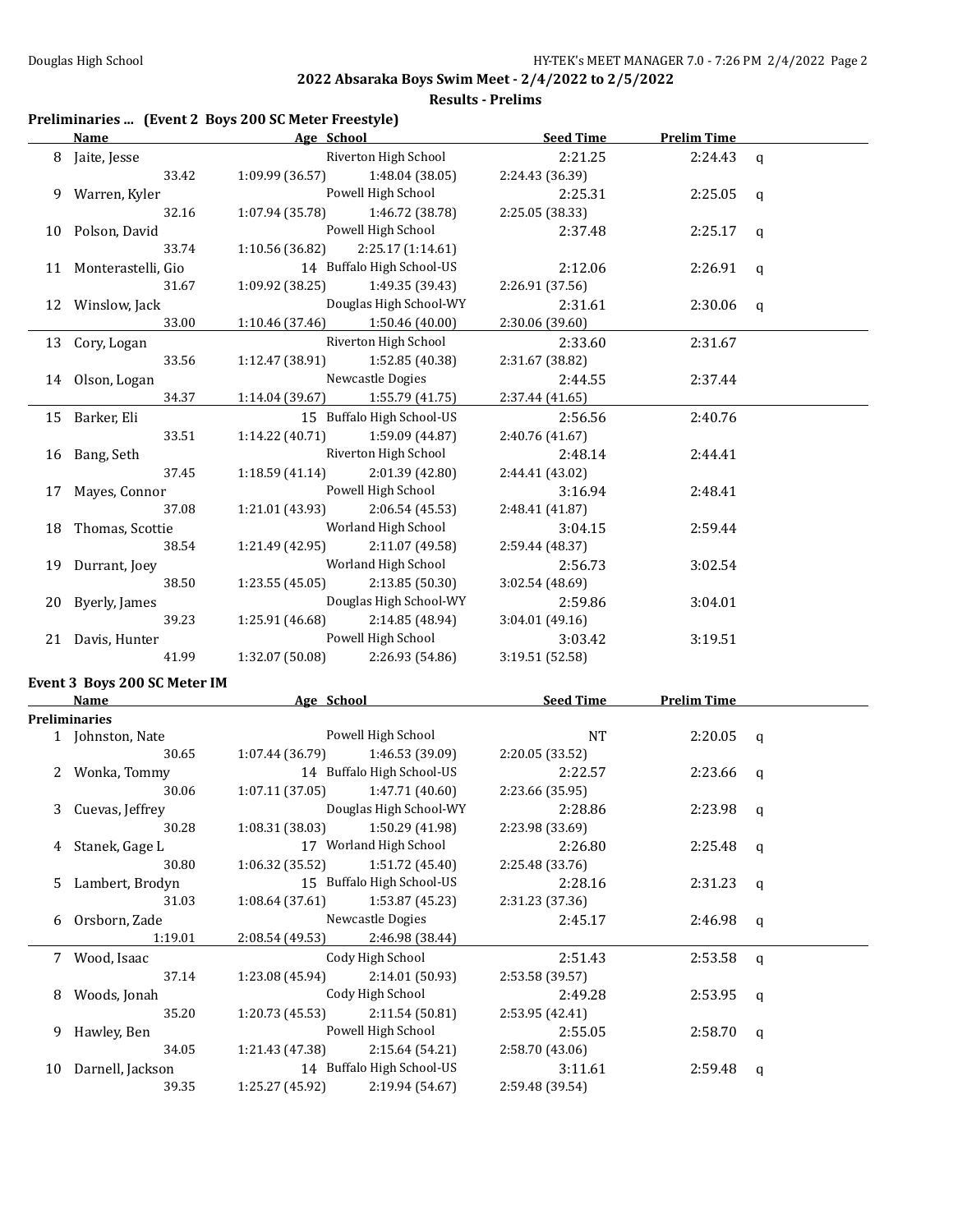|              | Preliminaries  (Event 3 Boys 200 SC Meter IM) |                   |                               |                  |                     |              |
|--------------|-----------------------------------------------|-------------------|-------------------------------|------------------|---------------------|--------------|
|              | Name                                          |                   | Age School                    | <b>Seed Time</b> | <b>Prelim Time</b>  |              |
| 11           | Driver, Tobias                                |                   | Worland High School           | 3:21.96          | 3:12.96             | $\mathbf q$  |
|              | 38.74                                         | 1:30.07 (51.33)   | 2:27.64 (57.57)               | 3:12.96 (45.32)  |                     |              |
| 12           | Mayes, Connor                                 |                   | Powell High School            | <b>NT</b>        | 3:19.69             | $\mathbf q$  |
|              | 42.97                                         | 1:32.77 (49.80)   | 2:34.57 (1:01.80)             | 3:19.69 (45.12)  |                     |              |
|              | 13 Brown, Gregory                             |                   | Douglas High School-WY        | <b>NT</b>        | 4:23.38             |              |
|              | 55.90                                         | 2:03.38 (1:07.48) | 3:27.25 (1:23.87)             | 4:23.38 (56.13)  |                     |              |
|              | <b>Event 4 Boys 50 SC Meter Freestyle</b>     |                   |                               |                  |                     |              |
|              | <b>Name</b>                                   |                   | Age School                    | <b>Seed Time</b> | <b>Prelim Time</b>  |              |
|              | <b>Preliminaries</b>                          |                   |                               |                  |                     |              |
| $\mathbf{1}$ | Byram, Brogan                                 |                   | 16 Buffalo High School-US     | 25.42            | 25.22               | q            |
| 2            | Quigley, Traeten A                            | 17                | Worland High School           | 25.87            | 25.92               | q            |
| 3            | Wonka, Charlie                                | 16                | <b>Buffalo High School-US</b> | 25.97            | 26.67               | q            |
| 4            | Cooper, Walker                                |                   | Worland High School           | 27.69            | 26.82               | q            |
| 5            | Hill, Jackson                                 |                   | Riverton High School          | 26.27            | 26.89               | q            |
| 6            | Morrison, Ryer                                |                   | 16 Buffalo High School-US     | 28.55            | 27.78               | q            |
| 7            | Gross, Ramsey                                 |                   | Newcastle Dogies              | 27.26            | 28.04               | $\mathbf{q}$ |
| 8            | Lemley, Mason                                 |                   | Riverton High School          | 29.79            | 29.05               | q            |
| *9           | Bishop, Jack D                                |                   | 17 Worland High School        | 29.17            | 29.29               | q            |
| *9           | Williams, James                               |                   | Worland High School           | 29.15            | 29.29               | q            |
| 11           | Law, William                                  |                   | Cody High School              | 30.05            | 29.30               | q            |
| 12           | Frank, Cole                                   |                   | Powell High School            | 28.55            | 29.38               | q            |
| 13           | Morrison, Mason                               |                   | 15 Buffalo High School-US     | 29.56            | 29.44               |              |
| 14           | Humes, Robert                                 |                   | Newcastle Dogies              | 28.45            | 29.49               |              |
| 15           | Bang, Soren                                   |                   | Riverton High School          | 30.31            | 29.60               |              |
| 16           | Prentiss, Ashtin                              |                   | Powell High School            | 29.53            | 29.61               |              |
| 17           | Kingston, Caleb                               |                   | Cody High School              | 30.85            | 30.09               |              |
| 18           | Strickland, Nate                              |                   | Newcastle Dogies              | 31.27            | 30.87               |              |
| 19           | Hawley, Jon                                   |                   | Powell High School            | 31.54            | 31.20               |              |
| 20           | McPherson, Ronnan                             |                   | Douglas High School-WY        | 31.97            | 31.32               |              |
| 21           | Prestwich, Talon                              |                   | Riverton High School          | 30.28            | 31.92               |              |
| 22           | Dauge, Emiliano                               |                   | 18 Buffalo High School-US     | 33.38            | 32.82               |              |
| 23           | Harford, Ian                                  |                   | Douglas High School-WY        | 34.35            | 33.28               |              |
| 24           | Legler, Lukas                                 |                   | Powell High School            | 33.10            | 33.96               |              |
| 25           | Thompson, Kal                                 |                   | Douglas High School-WY        | 35.36            | 35.86               |              |
|              | 26 Jordahl, Logan                             |                   | 14 Buffalo High School-US     | 42.16            | 39.96               |              |
| 27           | Brinkerhoff, Eremon                           |                   | Powell High School            | 42.90            | 40.27               |              |
| 28           | Fales, Carter                                 |                   | Cody High School              | 46.30            | 46.11               |              |
| 29           | Harmon, Andrew                                |                   | Douglas High School-WY        | 40.81            | 53.85               |              |
|              |                                               |                   |                               |                  |                     |              |
|              | Event 5 Boys 1 mtr Diving                     |                   |                               |                  |                     |              |
|              | Name<br><b>Preliminaries</b>                  |                   | Age School                    |                  | <b>Prelim Score</b> |              |
|              | Lemley, Mason                                 |                   | Riverton High School          | 331.30           | 292.50              |              |
| $\mathbf{1}$ |                                               | 17                | <b>Buffalo High School-US</b> | 381.00           |                     | q            |
| 2<br>3       | Bartlett, Josiah<br>Croft, Melvin C           |                   | 17 Worland High School        |                  | 272.05<br>232.65    | q            |
|              |                                               |                   | Powell High School            | 321.45           |                     | q            |
| 4            | Prentiss, Ashtin                              |                   | Powell High School            | 331.20           | 214.35              | q            |
| 5            | Gerhts, Caiden                                |                   | Riverton High School          | 316.20           | 214.05              | q            |
| 6            | Bang, Soren                                   |                   |                               | 244.95           | 207.70              | q            |
| 7            | Hawley, Jon                                   |                   | Powell High School            | 325.85           | 203.20              | q            |
| 8            | Frank, Cole                                   |                   | Powell High School            | 338.75           | 201.40              | q            |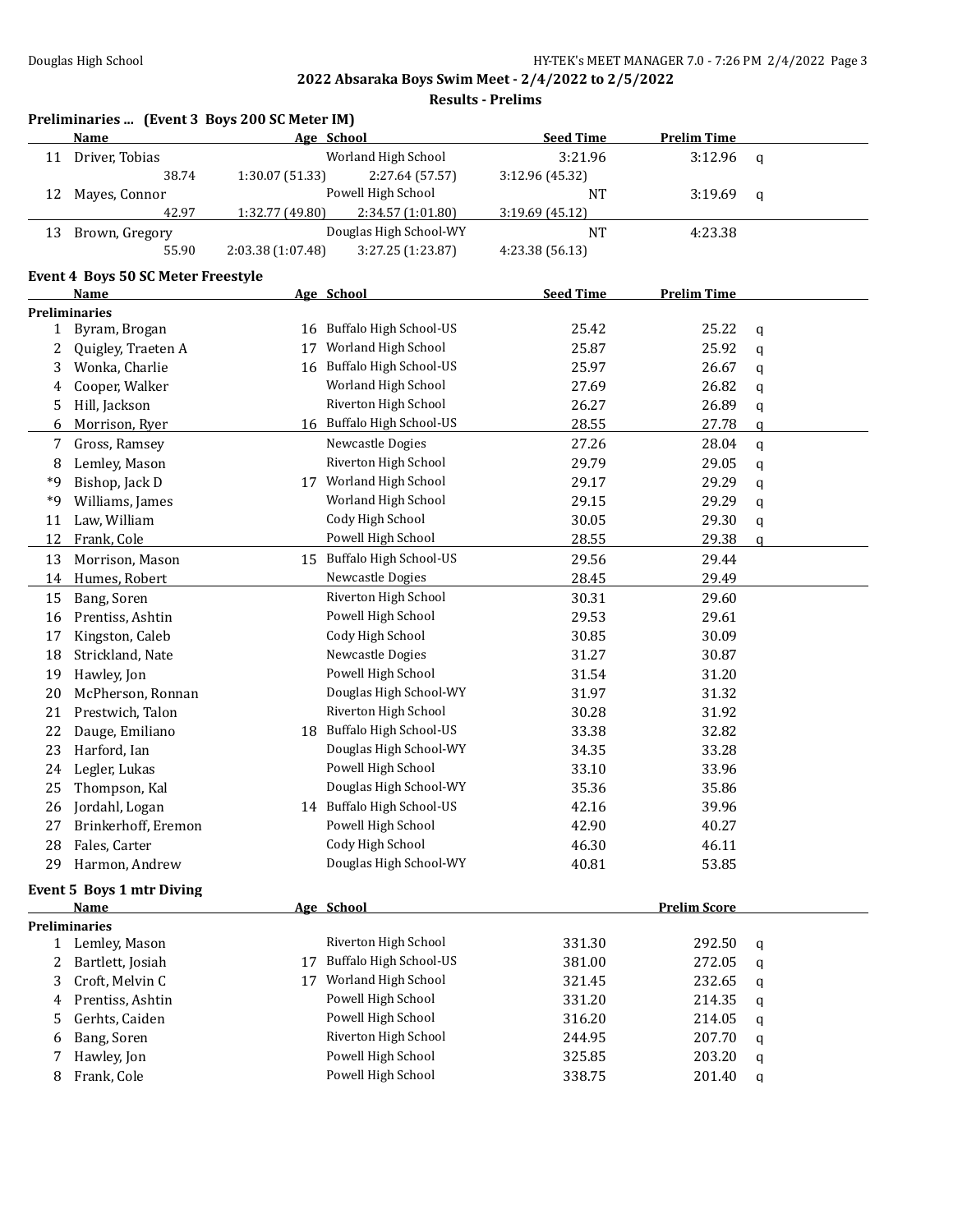|    | Preliminaries  (Event 5 Boys 1 mtr Diving) |                           |                  |                     |   |
|----|--------------------------------------------|---------------------------|------------------|---------------------|---|
|    | Name                                       | Age School                |                  | <b>Prelim Score</b> |   |
| 9  | Hawley, Ben                                | Powell High School        | 277.95           | 195.55              | q |
| 10 | Shumway, Taggart                           | Powell High School        | 282.75           | 186.80              | q |
| 11 | Turk, Mykah                                | Douglas High School-WY    | 201.75           | 184.50              | q |
| 12 | Prestwich, Talon                           | Riverton High School      | 275.55           | 182.55              | q |
| 13 | Thompson, Kal                              | Douglas High School-WY    | <b>NP</b>        | 155.95              |   |
| 14 | Jones, Derringer                           | Worland High School       | 223.20           | 138.65              |   |
| 15 | Hobbs, Justin                              | Powell High School        | 195.70           | 123.35              |   |
|    | Event 6 Boys 100 SC Meter Butterfly        |                           |                  |                     |   |
|    | Name                                       | Age School                | <b>Seed Time</b> | <b>Prelim Time</b>  |   |
|    | <b>Preliminaries</b>                       |                           |                  |                     |   |
|    | 1 Quigley, Traeten A                       | 17 Worland High School    | 1:00.42          | 1:01.72             | q |
|    | 28.05                                      | 1:01.72 (33.67)           |                  |                     |   |
| 2  | Wonka, Charlie                             | 16 Buffalo High School-US | 1:00.61          | 1:02.83             | q |
|    | 28.79                                      | 1:02.83 (34.04)           |                  |                     |   |
| 3  | Murray, Kieran                             | 15 Buffalo High School-US | 1:05.11          | 1:04.12             | q |
|    | 29.30                                      | 1:04.12 (34.82)           |                  |                     |   |
| 4  | Cuevas, Jeffrey                            | Douglas High School-WY    | 1:06.29          | 1:04.46             | q |
|    | 29.87                                      | 1:04.46 (34.59)           |                  |                     |   |
| 5  | Parker, Ru                                 | Powell High School        | 1:03.40          | 1:06.03             | q |
|    | 29.43                                      | 1:06.03 (36.60)           |                  |                     |   |
| 6  | Killpack, Joseph                           | Cody High School          | 1:04.52          | 1:06.55             | q |
|    | 29.58                                      | 1:06.55 (36.97)           |                  |                     |   |
| 7  | Whitlock, Wyatt L                          | 16 Worland High School    | 1:12.78          | 1:10.80             | q |
|    | 33.18                                      | 1:10.80 (37.62)           |                  |                     |   |
| 8  | Orsborn, Zade                              | Newcastle Dogies          | 1:12.98          | 1:15.35             | q |
|    | 34.64                                      | 1:15.35 (40.71)           |                  |                     |   |
| 9  | Fauskee, Cole                              | Powell High School        | NT               | 1:19.86             | q |
|    | 35.01                                      | 1:19.86 (44.85)           |                  |                     |   |
| 10 | Gopp, Conner                               | Riverton High School      | 1:18.21          | 1:20.06             | q |
|    | 35.75                                      | 1:20.06 (44.31)           |                  |                     |   |
| 11 | Schiller, Riley                            | Powell High School        | 1:15.89          | 1:21.44             | q |
|    | 35.43                                      | 1:21.44 (46.01)           |                  |                     |   |
| 12 | Fuller, Nathan                             | Powell High School        | <b>NT</b>        | 1:22.03             | q |
|    | 36.13                                      | 1:22.03 (45.90)           |                  |                     |   |
|    | 13 Cannizarro, Aidan                       | Powell High School        | <b>NT</b>        | 1:22.23             |   |
|    | 35.69                                      | 1:22.23 (46.54)           |                  |                     |   |
|    | 14 Wing, Hamlin                            | 17 Buffalo High School-US | 1:16.63          | 1:22.37             |   |
|    | 36.62                                      | 1:22.37 (45.75)           |                  |                     |   |
| 15 | Money, Keegan                              | 17 Buffalo High School-US | 1:17.82          | 1:23.48             |   |
|    | 34.20                                      | 1:23.48 (49.28)           |                  |                     |   |
| 16 | McEndree, Gavin D                          | 18 Worland High School    | 1:17.47          | 1:23.50             |   |
|    | 34.04                                      | 1:23.50 (49.46)           |                  |                     |   |
| 17 | Woods, Jonah                               | Cody High School          | 1:18.15          | 1:24.17             |   |
|    | 36.04                                      | 1:24.17 (48.13)           |                  |                     |   |
| 18 | Driver, Tobias                             | Worland High School       | 1:26.16          | 1:26.41             |   |
|    | 39.04                                      | 1:26.41 (47.37)           |                  |                     |   |
| 19 | Bartlett, Josiah                           | 17 Buffalo High School-US | 1:24.09          | 1:31.30             |   |
|    | 36.83                                      | 1:31.30 (54.47)           |                  |                     |   |
| 20 | Brinkerhoff, Eremon                        | Powell High School        | 2:15.26          | 2:28.25             |   |
|    | 57.63                                      | 2:28.25 (1:30.62)         |                  |                     |   |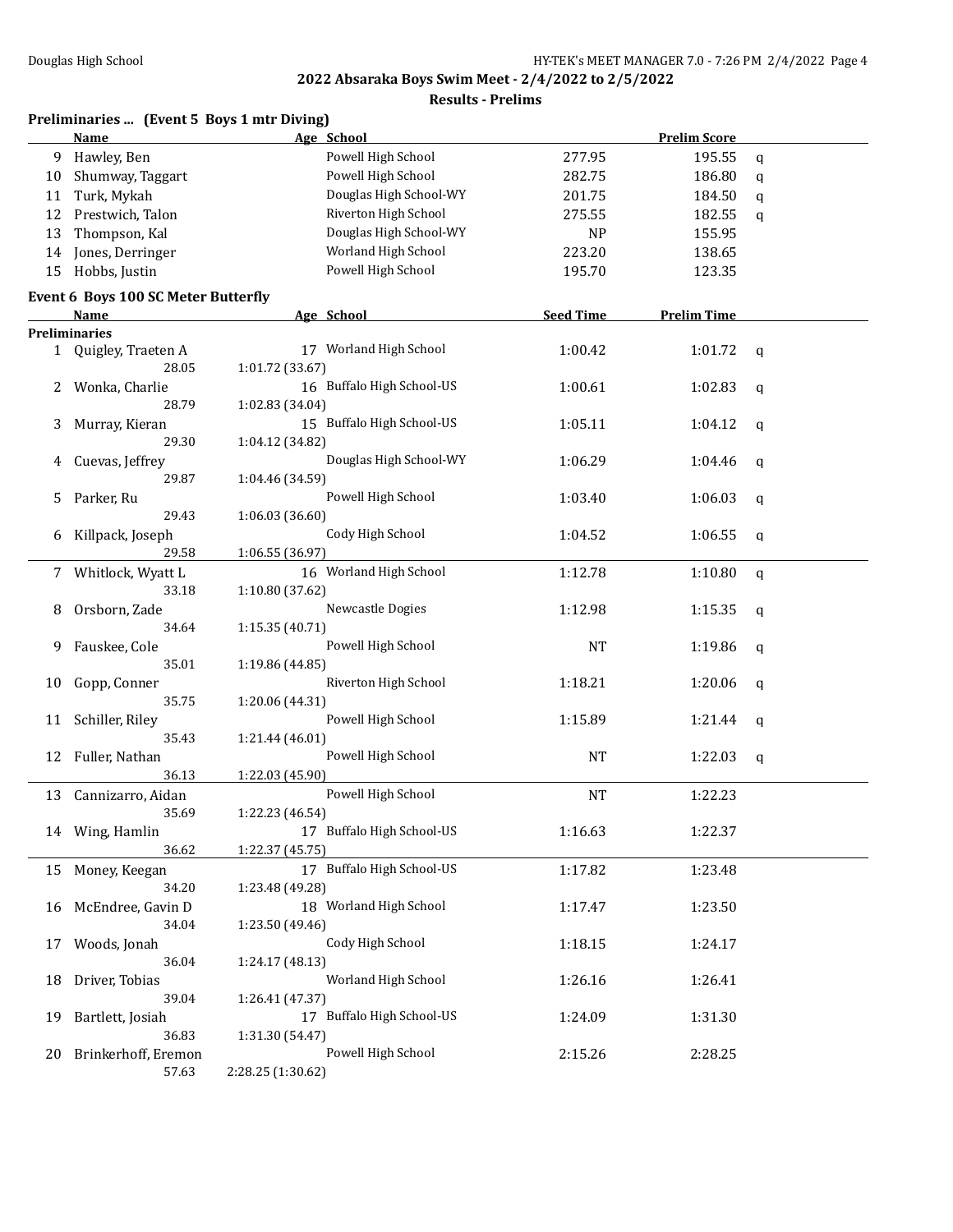#### **Results - Prelims**

#### **Event 7 Boys 100 SC Meter Freestyle**

|     | Name                 | Age School                | <b>Seed Time</b> | <b>Prelim Time</b> |   |
|-----|----------------------|---------------------------|------------------|--------------------|---|
|     | <b>Preliminaries</b> |                           |                  |                    |   |
|     | 1 Byram, Brogan      | 16 Buffalo High School-US | 54.67            | 56.05              | q |
|     | 26.84                | 56.05 (29.21)             |                  |                    |   |
|     | 2 Kulze, Camren      | 14 Buffalo High School-US | 1:01.68          | 59.52              | q |
|     | 28.00                | 59.52 (31.52)             |                  |                    |   |
| 3   | Cooper, Walker       | Worland High School       | 1:01.63          | 1:00.21            | q |
|     | 28.00                | 1:00.21 (32.21)           |                  |                    |   |
| 4   | Hill, Jackson        | Riverton High School      | 1:00.63          | 1:01.43            | q |
|     | 28.84                | 1:01.43 (32.59)           |                  |                    |   |
| 5   | McKenzie, Bradley    | Cody High School          | 1:01.39          | 1:02.58            | q |
|     | 28.92                | 1:02.58 (33.66)           |                  |                    |   |
| 6   | Warren, Kyler        | Powell High School        | 1:04.53          | 1:05.20            | q |
|     | 31.28                | 1:05.20 (33.92)           |                  |                    |   |
|     | 7 Cabanaw, Logan     | Riverton High School      | 1:03.13          | 1:05.92            | q |
|     | 30.13                | 1:05.92 (35.79)           |                  |                    |   |
| 8   | Williams, James      | Worland High School       | 1:04.20          | 1:05.96            | q |
|     | 32.51                | 1:05.96 (33.45)           |                  |                    |   |
| 9   | Lehnen, Malachy      | Douglas High School-WY    | 1:06.78          | 1:06.74            | q |
|     | 31.90                | 1:06.74 (34.84)           |                  |                    |   |
| 10  | Dicks, Tristin       | Powell High School        | 1:06.42          | 1:07.10            | q |
|     | 30.71                | 1:07.10 (36.39)           |                  |                    |   |
|     | 11 Humes, Robert     | Newcastle Dogies          | 1:03.09          | 1:07.58            | q |
|     | 31.49                | 1:07.58 (36.09)           |                  |                    |   |
|     | 12 Scribner, Samuel  | Newcastle Dogies          | 1:08.39          | 1:07.88            | q |
|     | 31.85                | 1:07.88 (36.03)           |                  |                    |   |
|     | 13 Warren, Ethan C   | 16 Worland High School    | 1:06.82          | 1:08.61            |   |
|     | 31.82                | 1:08.61 (36.79)           |                  |                    |   |
|     | 14 Hinkley, Zander   | Riverton High School      | 1:10.95          | 1:08.87            |   |
|     | 32.34                | 1:08.87 (36.53)           |                  |                    |   |
|     | 15 McPherson, Ronnan | Douglas High School-WY    | 1:10.58          | 1:10.75            |   |
|     | 33.74                | 1:10.75 (37.01)           |                  |                    |   |
| 16  | Gerhts, Caiden       | Powell High School        | 1:08.38          | 1:10.87            |   |
|     | 33.48                | 1:10.87 (37.39)           |                  |                    |   |
| 17  | Bennett, Trae M      | 16 Worland High School    | 1:10.52          | 1:10.88            |   |
|     | 32.03                | 1:10.88 (38.85)           |                  |                    |   |
| 18  | Kingston, Caleb      | Cody High School          | 1:14.45          | 1:13.62            |   |
|     | 34.69                | 1:13.62 (38.93)           |                  |                    |   |
| 19  | Scribner, Travis     | Newcastle Dogies          | 1:10.88          | 1:14.62            |   |
|     | 34.54                | 1:14.62 (40.08)           |                  |                    |   |
| 20  | Byerly, James        | Douglas High School-WY    | 1:18.40          | 1:16.89            |   |
|     | 35.84                | 1:16.89 (41.05)           |                  |                    |   |
| 21  | Shumway, Taggart     | Powell High School        | 1:17.09          | 1:21.59            |   |
|     | 37.25                | 1:21.59 (44.34)           |                  |                    |   |
| 22  | Legler, Lukas        | Powell High School        | 1:14.31          | 1:22.28            |   |
|     | 38.18                | 1:22.28 (44.10)           |                  |                    |   |
| 23. | Hoffman, Wesley      | Powell High School        | 1:27.00          | 1:23.53            |   |
|     | 39.00                | 1:23.53 (44.53)           |                  |                    |   |
| 24  | Sherman, Caden       | Powell High School        | 1:24.70          | 1:27.91            |   |
|     | 41.08                | 1:27.91 (46.83)           |                  |                    |   |
| 25  | Jordahl, Logan       | 14 Buffalo High School-US | 1:48.62          | 1:42.28            |   |
|     | 44.29                | 1:42.28 (57.99)           |                  |                    |   |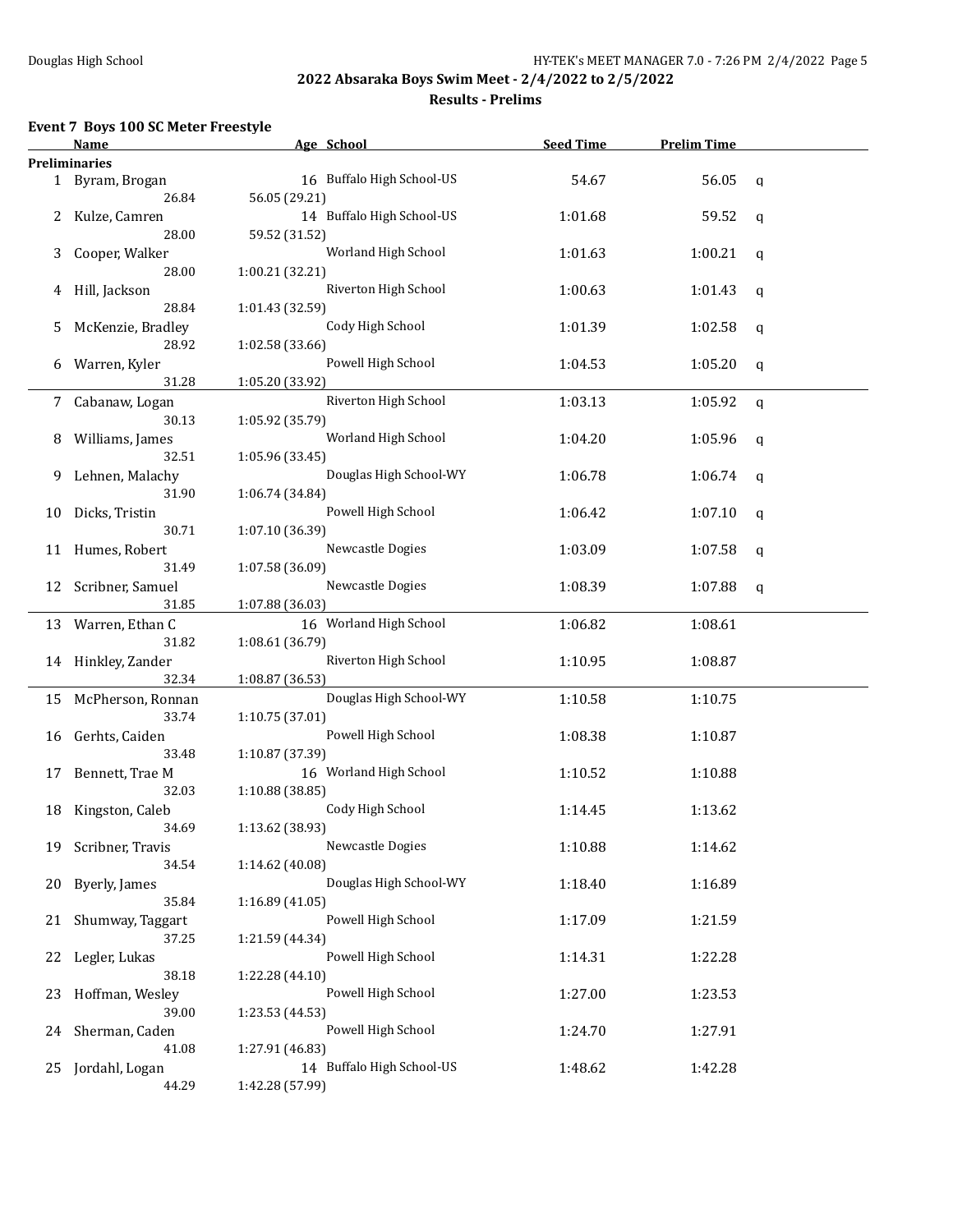|    | Preliminaries  (Event 7 Boys 100 SC Meter Freestyle)<br>Name | Age School      |                                       | <b>Seed Time</b> | <b>Prelim Time</b> |              |
|----|--------------------------------------------------------------|-----------------|---------------------------------------|------------------|--------------------|--------------|
|    | 26 Fales, Carter                                             |                 | Cody High School                      | 1:38.31          | 1:49.87            |              |
|    | 51.12                                                        | 1:49.87 (58.75) |                                       |                  |                    |              |
|    | Event 8 Boys 400 SC Meter Freestyle                          |                 |                                       |                  |                    |              |
|    | <b>Name</b>                                                  | Age School      |                                       | <b>Seed Time</b> | <b>Prelim Time</b> |              |
|    | <b>Preliminaries</b>                                         |                 |                                       |                  |                    |              |
|    | 1 Osborne, Zachary                                           |                 | Riverton High School                  | 4:32.24          | 4:38.66            | q            |
|    | 30.35                                                        | 1:04.44 (34.09) | 1:40.28 (35.84)                       | 2:16.12 (35.84)  |                    |              |
|    | 2:52.22 (36.10)                                              | 3:27.88 (35.66) | 4:03.28 (35.40)                       | 4:38.66 (35.38)  |                    |              |
| 2  | Monterastelli, Gio                                           |                 | 14 Buffalo High School-US             | 4:52.91          | 4:43.69            | q            |
|    | 29.19                                                        | 1:03.74 (34.55) | 1:39.97 (36.23)                       | 2:16.50 (36.53)  |                    |              |
|    | 2:52.97 (36.47)                                              | 3:30.44 (37.47) | 4:08.60 (38.16)                       | 4:43.69 (35.09)  |                    |              |
| 3  | Jones, Aidan                                                 |                 | Riverton High School                  | 4:43.68          | 4:44.22            | q            |
|    | 31.37                                                        | 1:06.30 (34.93) | 1:42.51 (36.21)                       | 2:19.31 (36.80)  |                    |              |
|    | 2:55.94 (36.63)                                              | 3:32.75 (36.81) | 4:09.46 (36.71)                       | 4:44.22 (34.76)  |                    |              |
|    | 4 Diver, Kobus                                               |                 | Powell High School                    | 4:59.20          | 4:51.67            | q            |
|    | 32.08                                                        | 1:08.30 (36.22) | 1:46.24 (37.94)                       | 2:24.14 (37.90)  |                    |              |
|    | 3:00.68 (36.54)                                              | 3:38.57 (37.89) | 4:16.25 (37.68)                       | 4:51.67 (35.42)  |                    |              |
|    | Fick, Bradley                                                |                 | Cody High School                      | 4:53.46          |                    |              |
| 5. |                                                              |                 |                                       | 2:22.70 (38.31)  | 4:58.07            | q            |
|    | 32.07<br>3:01.35 (38.65)                                     | 1:07.48 (35.41) | 1:44.39 (36.91)                       |                  |                    |              |
|    |                                                              | 3:40.51 (39.16) | 4:19.60 (39.09)<br>Powell High School | 4:58.07 (38.47)  |                    |              |
| 6  | Rogers, Francis                                              |                 |                                       | 5:07.07          | 5:03.79            | $\mathbf{q}$ |
|    | 32.39                                                        | 1:08.33 (35.94) | 1:46.61 (38.28)                       | 2:24.93 (38.32)  |                    |              |
|    | 3:03.85 (38.92)                                              | 3:43.96 (40.11) | 4:25.29 (41.33)                       | 5:03.79 (38.50)  |                    |              |
|    | 7 Morrison, Ryer                                             |                 | 16 Buffalo High School-US             | 5:16.04          | 5:04.09            | $\mathbf{q}$ |
|    | 31.63                                                        | 1:06.71 (35.08) | 1:44.00 (37.29)                       | 2:22.87 (38.87)  |                    |              |
|    | 3:02.42 (39.55)                                              | 3:43.26 (40.84) | 4:24.90 (41.64)                       | 5:04.09 (39.19)  |                    |              |
| 8  | Jaite, Jesse                                                 |                 | Riverton High School                  | 5:05.57          | 5:04.25            | q            |
|    | 33.91                                                        | 1:11.43 (37.52) | 1:49.99 (38.56)                       | 2:29.01 (39.02)  |                    |              |
|    | 3:08.13 (39.12)                                              | 3:46.82 (38.69) | 4:26.09 (39.27)                       | 5:04.25 (38.16)  |                    |              |
| 9  | Polson, David                                                |                 | Powell High School                    | 5:17.01          | 5:14.87            | q            |
|    | 34.99                                                        | 1:14.13 (39.14) | 1:53.74 (39.61)                       | 2:34.63 (40.89)  |                    |              |
|    | 3:16.32 (41.69)                                              | 3:56.71 (40.39) | 4:37.50 (40.79)                       | 5:14.87 (37.37)  |                    |              |
|    | 10 Winslow, Jack                                             |                 | Douglas High School-WY                | 5:41.24          | 5:22.46            | q            |
|    | 34.72                                                        | 1:15.00(40.28)  | 1:56.32 (41.32)                       | 2:37.61 (41.29)  |                    |              |
|    | 3:19.78 (42.17)                                              |                 | 5:22.17()                             | 5:22.46 (0.29)   |                    |              |
|    | 11 Cory, Logan                                               |                 | Riverton High School                  | 5:41.26          | 5:24.47            | q            |
|    | 34.06                                                        | 1:12.91 (38.85) | 1:54.19 (41.28)                       | 2:35.92 (41.73)  |                    |              |
|    | 3:18.28 (42.36)                                              | 4:01.18 (42.90) | 4:45.05 (43.87)                       | 5:24.47 (39.42)  |                    |              |
| 12 | Schiller, Riley                                              |                 | Powell High School                    | 5:30.77          | $5:34.75$ q        |              |
|    | 33.54                                                        | 1:12.43 (38.89) | 1:54.15 (41.72)                       | 2:37.79 (43.64)  |                    |              |
|    | 3:22.64 (44.85)                                              | 4:07.37 (44.73) | 4:52.07 (44.70)                       | 5:34.75 (42.68)  |                    |              |
|    | 13 Gross, Ramsey                                             |                 | Newcastle Dogies                      | 5:35.64          | 5:35.16            |              |
|    | 34.27                                                        | 1:16.37(42.10)  | 2:00.97 (44.60)                       | 2:46.22 (45.25)  |                    |              |
|    | 3:29.80 (43.58)                                              | 4:13.90 (44.10) | 4:52.75 (38.85)                       | 5:35.16 (42.41)  |                    |              |
|    | 14 Barker, Eli                                               |                 | 15 Buffalo High School-US             | 6:03.88          | 5:47.60            |              |
|    | 34.15                                                        | 1:16.75 (42.60) | 2:01.45 (44.70)                       | 2:47.80 (46.35)  |                    |              |
|    | 3:33.90 (46.10)                                              | 4:19.77 (45.87) | 5:06.05 (46.28)                       | 5:47.60 (41.55)  |                    |              |
| 15 | Bishop, Jack D                                               |                 | 17 Worland High School                | 6:14.44          | 5:54.12            |              |
|    | 35.14                                                        | 1:17.39 (42.25) | 2:02.61 (45.22)                       | 2:49.73 (47.12)  |                    |              |
|    | 3:37.26 (47.53)                                              | 4:25.44 (48.18) | 5:11.53 (46.09)                       | 5:54.12 (42.59)  |                    |              |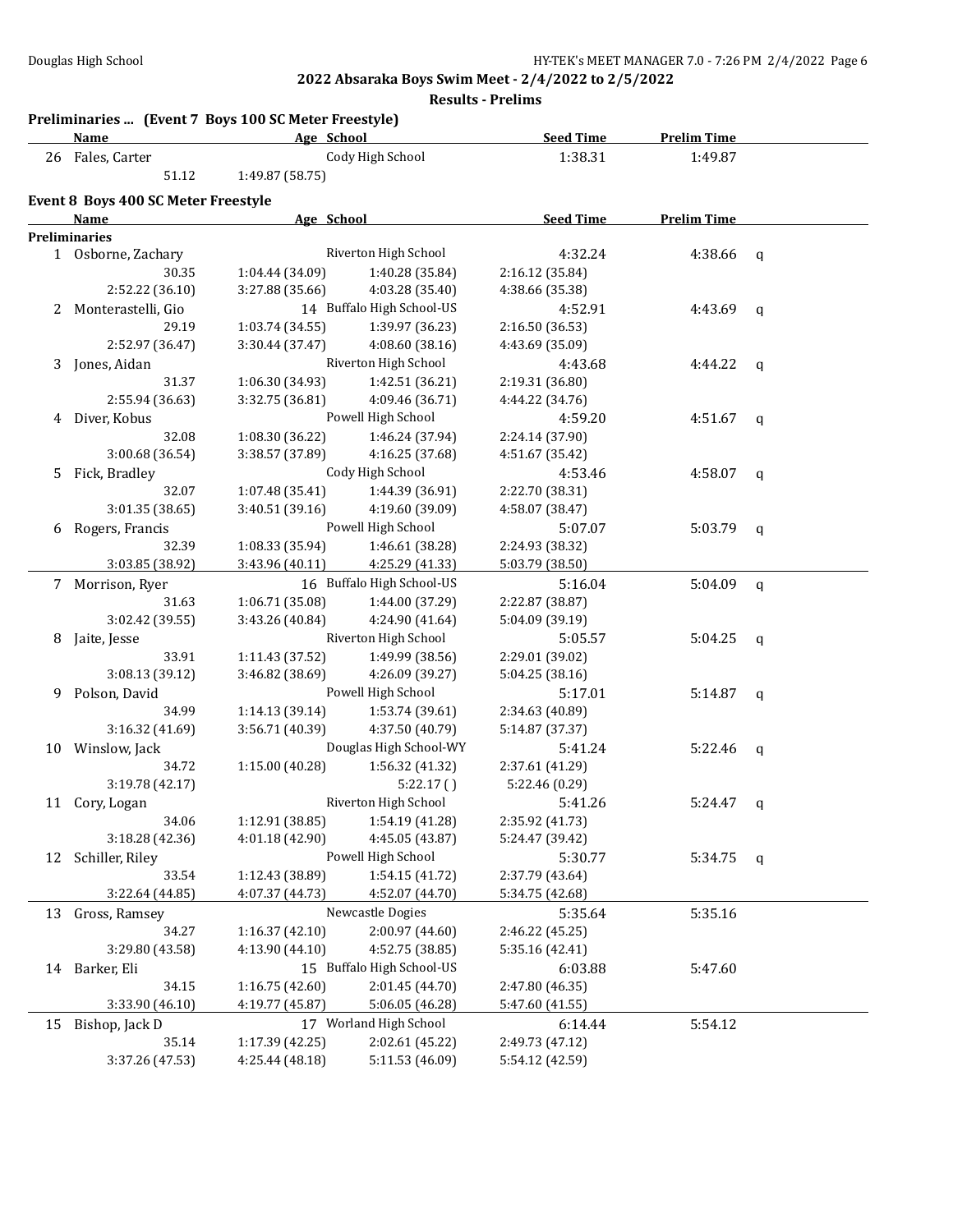|     | Preliminaries  (Event 8 Boys 400 SC Meter Freestyle)<br><b>Name</b> | Age School                                    |                        | <b>Seed Time</b>            | <b>Prelim Time</b>           |
|-----|---------------------------------------------------------------------|-----------------------------------------------|------------------------|-----------------------------|------------------------------|
|     | 16 Perry, Sage                                                      |                                               | Douglas High School-WY | 6:43.60                     | 6:28.07                      |
|     | 39.45                                                               | 1:23.98 (44.53)                               | 2:12.93 (48.95)        | 3:05.03 (52.10)             |                              |
|     | 3:57.81 (52.78)                                                     | 4:50.98 (53.17)                               | 5:40.16 (49.18)        | 6:28.07 (47.91)             |                              |
|     | 17 Durrant, Joey                                                    |                                               | Worland High School    | 7:45.40                     | 6:52.16                      |
|     | 39.53                                                               | 1:26.79 (47.26)                               | 2:18.41 (51.62)        | 3:12.29 (53.88)             |                              |
|     | 4:05.86 (53.57)                                                     | 5:03.25 (57.39)                               | 5:59.90 (56.65)        | 6:52.16 (52.26)             |                              |
|     | 18 Brown, Gregory                                                   |                                               | Douglas High School-WY | 7:42.89                     | 7:48.21                      |
|     | 46.38                                                               | 1:44.43 (58.05)                               | 2:47.37 (1:02.94)      | 3:50.58 (1:03.21)           |                              |
|     | 4:53.91 (1:03.33)                                                   | 5:59.20 (1:05.29)                             | 6:54.33(55.13)         | 7:48.21 (53.88)             |                              |
|     |                                                                     |                                               |                        |                             |                              |
|     | Event 9 Boys 200 SC Meter Freestyle Relay<br>Team                   | Relay                                         |                        | <b>Seed Time</b>            | <b>Prelim Time</b>           |
|     | Preliminaries                                                       |                                               |                        |                             |                              |
|     | 1 Buffalo High School-US                                            | A                                             |                        | 1:44.18                     | 1:42.80<br>$\mathbf{q}$      |
|     | 1) Wonka, Charlie 16                                                | 2) Wonka, Tommy 14                            |                        | 3) Murray, Kieran 15        | 4) Byram, Brogan 16          |
|     | 27.03                                                               | 52.42 (25.39)                                 | 1:18.20 (25.78)        | 1:42.80 (24.60)             |                              |
| 2   | Worland High School                                                 | A                                             |                        | 1:55.27                     | 1:46.48<br>$\mathbf{q}$      |
|     | 1) Stanek, Gage L 17                                                | 2) Whitlock, Wyatt L 16                       |                        | 3) Cooper, Walker           | 4) Quigley, Traeten A 17     |
|     | 26.19                                                               | 54.21 (28.02)                                 | 1:21.16 (26.95)        | 1:46.48 (25.32)             |                              |
| 3   | Riverton High School                                                | A                                             |                        | 1:52.34                     | 1:52.81 $q$                  |
|     | 1) Hill, Jackson                                                    | 2) Gopp, Conner                               |                        | 3) Cabanaw, Logan           | 4) Osborne, Zachary          |
|     | 28.74                                                               | 57.13 (28.39)                                 | 1:25.91 (28.78)        | 1:52.81 (26.90)             |                              |
| 4   | Powell High School                                                  | A                                             |                        | 1:55.99                     | 1:55.76 $q$                  |
|     | 1) Warren, Kyler                                                    | 2) Fauskee, Cole                              |                        | 3) Diver, Kobus             | 4) Frank, Cole               |
|     | 29.01                                                               | 57.58 (28.57)                                 | 1:26.37 (28.79)        | 1:55.76 (29.39)             |                              |
| 5   | Newcastle Dogies                                                    | A                                             |                        | 2:10.36                     | 2:03.12<br>$\mathbf{q}$      |
|     | 1) Scribner, Travis                                                 | 2) Strickland, Nate                           |                        | 3) Orsborn, Zade            | 4) Scribner, Samuel          |
|     | 31.45                                                               | 1:03.02 (31.57)                               | 1:32.89 (29.87)        | 2:03.12 (30.23)             |                              |
| 6   | Cody High School                                                    | A                                             |                        | 2:05.17                     | 2:03.62<br>$\mathbf{q}$      |
|     | 1) Kingston, Caleb                                                  | 2) Wood, Isaac                                |                        | 3) Woods, Jonah             | 4) Law, William              |
|     | 31.24                                                               | 1:03.66 (32.42)                               | 1:33.53 (29.87)        | 2:03.62 (30.09)             |                              |
|     | 7 Douglas High School-WY                                            | $\mathbf{A}$                                  |                        | 2:10.03                     | 2:13.25<br>q                 |
|     | 1) Turk, Mykah                                                      | 2) Perry, Sage                                |                        | 3) Harford, Ian             | 4) McPherson, Ronnan         |
|     | 35.66                                                               | 1:08.88 (33.22)                               | 1:42.49 (33.61)        | 2:13.25 (30.76)             |                              |
|     | Worland High School                                                 | B                                             |                        | <b>NT</b>                   | X1:59.90                     |
|     | 1) Warren, Ethan C 16                                               | 2) Williams, James                            |                        | 3) Bennett, Trae M 16       | 4) Bishop, Jack D 17         |
|     | 29.28                                                               | 59.12 (29.84) 1:30.50 (31.38) 1:59.90 (29.40) |                        |                             |                              |
| --- | Powell High School                                                  | B                                             |                        | 1:58.74                     | X2:04.45                     |
|     | 1) Hawley, Ben                                                      | 2) Gerhts, Caiden                             |                        | 3) Schiller, Riley          | 4) Polson, David             |
|     | 28.92                                                               | 59.06 (30.14)                                 | 1:31.98 (32.92)        | 2:04.45 (32.47)             |                              |
|     | Riverton High School                                                | B                                             |                        | <b>NT</b>                   | X2:09.99                     |
|     | 1) Bang, Soren                                                      | 2) Jaite, Jesse                               |                        | 3) Cory, Logan              | 4) Bang, Seth                |
|     | 30.13                                                               | 1:02.22 (32.09)                               | 1:34.76 (32.54)        | 2:09.99 (35.23)             |                              |
| --- | <b>Buffalo High School-US</b>                                       | B                                             |                        | 2:12.00                     | X2:17.00                     |
|     | 1) Morrison, Mason 15                                               | 2) Darnell, Jackson 14                        |                        | 3) Jordahl, Logan 14        | 4) Barker, Eli 15            |
|     | 30.32                                                               | 1:03.58 (33.26)                               | 1:50.44 (46.86)        | 2:17.00 (26.56)             |                              |
|     |                                                                     |                                               |                        |                             |                              |
| --- |                                                                     | B                                             |                        |                             |                              |
|     | Douglas High School-WY<br>1) Harmon, Andrew                         | 2) Brown, Gregory                             |                        | 2:40.00<br>3) Byerly, James | X2:47.44<br>4) Thompson, Kal |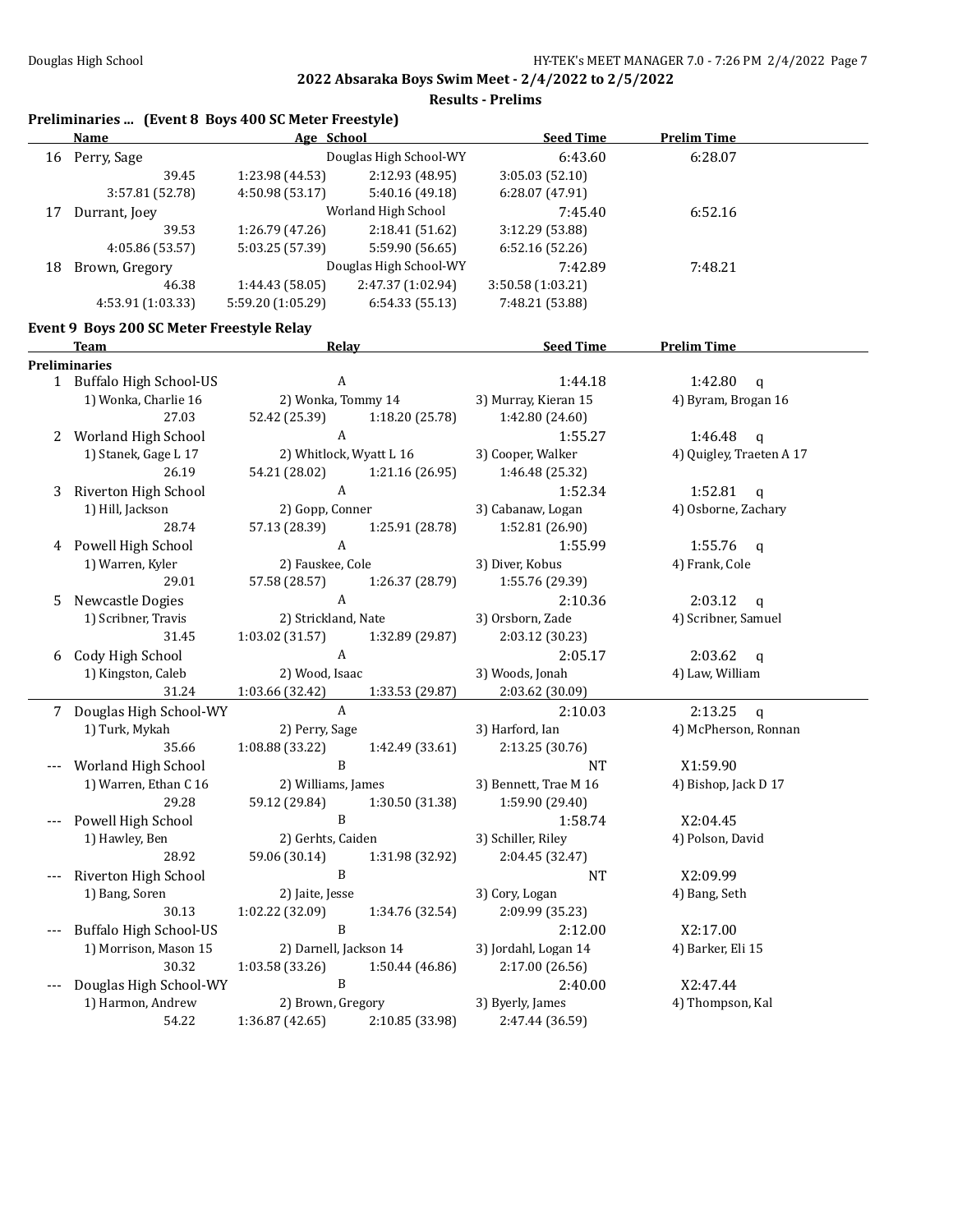### **Results - Prelims**

#### **Event 10 Boys 100 SC Meter Backstroke**

|    | <u>Name</u>                                     | Age School                                                     | <b>Seed Time</b> | <b>Prelim Time</b> |              |
|----|-------------------------------------------------|----------------------------------------------------------------|------------------|--------------------|--------------|
|    | <b>Preliminaries</b>                            |                                                                |                  |                    |              |
|    | 1 Stanek, Gage L<br>30.87                       | 17 Worland High School<br>1:03.17 (32.30)                      | 1:03.35          | 1:03.17            | $\mathbf{q}$ |
|    | 2 Parker, Ru<br>31.25                           | Powell High School<br>1:04.89 (33.64)                          | 1:03.53          | 1:04.89            | q            |
| 3  | Killpack, Joseph                                | Cody High School                                               | 1:04.49          | 1:04.93            | q            |
| 4  | 31.26<br>Lambert, Brodyn                        | 1:04.93 (33.67)<br>15 Buffalo High School-US                   | 1:07.24          | 1:06.39            | q            |
| 5  | 31.19<br>Kulze, Camren                          | 1:06.39 (35.20)<br>14 Buffalo High School-US                   | 1:12.00          | 1:10.11            | q            |
| 6  | 33.19<br>McEndree, Gavin D                      | 1:10.11 (36.92)<br>18 Worland High School                      | 1:12.95          | 1:10.84            | q            |
|    | 33.66                                           | 1:10.84 (37.18)                                                |                  |                    |              |
|    | 7 Money, Keegan<br>36.44                        | 17 Buffalo High School-US<br>1:15.02 (38.58)                   | 1:14.16          | 1:15.02            | q            |
| 8  | Cannizarro, Aidan<br>36.77                      | Powell High School<br>1:15.91 (39.14)                          | 1:16.01          | 1:15.91            | q            |
| 9. | Wing, Hamlin<br>36.61                           | 17 Buffalo High School-US<br>1:16.16 (39.55)                   | 1:12.61          | 1:16.16            | q            |
| 10 | Lehnen, Malachy<br>37.53                        | Douglas High School-WY<br>1:16.85 (39.32)                      | 1:20.02          | 1:16.85            | q            |
| 11 | Olson, Logan                                    | Newcastle Dogies                                               | 1:21.23          | 1:19.91            | q            |
|    | 39.00<br>12 Harford, Ian<br>39.93               | 1:19.91 (40.91)<br>Douglas High School-WY                      | 1:24.12          | 1:21.97            | q            |
|    |                                                 | 1:21.97 (42.04)                                                |                  |                    |              |
|    | 13 Hinkley, Zander<br>39.30                     | Riverton High School<br>1:22.84 (43.54)                        | 1:24.07          | 1:22.84            |              |
|    | 14 Fuller, Nathan<br>39.97                      | Powell High School<br>1:23.53 (43.56)                          | 1:22.96          | 1:23.53            |              |
|    | 15 Morrison, Mason<br>39.17                     | 15 Buffalo High School-US                                      | 1:20.86          | 1:23.80            |              |
| 16 | Davis, Hunter                                   | 1:23.80 (44.63)<br>Powell High School                          | 1:24.37          | 1:26.76            |              |
| 17 | 41.29<br>Bang, Seth                             | 1:26.76 (45.47)<br>Riverton High School                        | 1:24.38          | 1:28.21            |              |
|    | 43.81<br>18 Hobbs, Justin                       | 1:28.21 (44.40)<br>Powell High School                          | 1:33.18          | 1:32.58            |              |
|    | 43.90<br>19 Hoffman, Wesley                     | 1:32.58 (48.68)<br>Powell High School                          | <b>NT</b>        | 1:41.62            |              |
|    | 48.96<br>20 Harmon, Andrew<br>59.85             | 1:41.62 (52.66)<br>Douglas High School-WY<br>2:06.48 (1:06.63) | 2:00.93          | 2:06.48            |              |
|    |                                                 |                                                                |                  |                    |              |
|    | Event 11 Boys 100 SC Meter Breaststroke<br>Name | Age School                                                     | <b>Seed Time</b> | <b>Prelim Time</b> |              |
|    | Preliminaries                                   |                                                                |                  |                    |              |
|    | 1 Johnston, Nate<br>31.35                       | Powell High School                                             | 1:06.12          | 1:06.56            | q            |
| 2  | Wonka, Tommy                                    | 1:06.56 (35.21)<br>14 Buffalo High School-US                   | 1:07.24          | 1:10.06            | q            |
| 3  | 31.98<br>McKenzie, Bradley<br>33.91             | 1:10.06 (38.08)<br>Cody High School<br>1:14.15 (40.24)         | 1:13.12          | 1:14.15            | q            |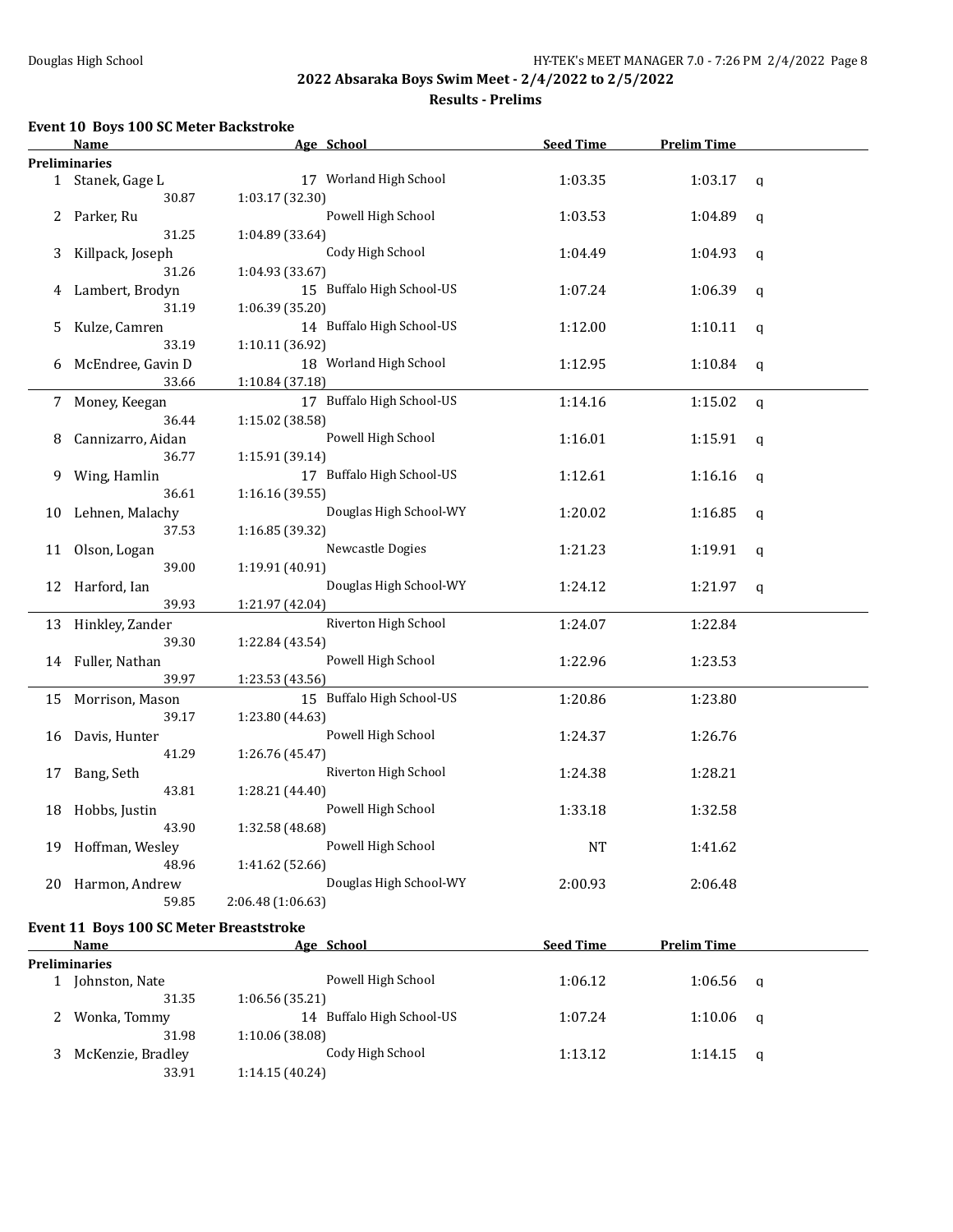### **Results - Prelims**

# **Preliminaries ... (Event 11 Boys 100 SC Meter Breaststroke)**

|    | <b>Name</b>                                | Age School                             | <b>Seed Time</b><br><b>Prelim Time</b> |                       |             |
|----|--------------------------------------------|----------------------------------------|----------------------------------------|-----------------------|-------------|
| 4  | Warren, Ethan C                            | 16 Worland High School                 | 1:21.11                                | 1:20.54               | q           |
|    | 37.19                                      | 1:20.54 (43.35)                        |                                        |                       |             |
| 5  | Bennett, Trae M                            | 16 Worland High School                 | 1:18.26                                | 1:20.71               | q           |
|    | 34.56                                      | 1:20.71 (46.15)                        |                                        |                       |             |
| 6  | Law, William                               | Cody High School                       | 1:23.39                                | 1:22.53               | q           |
|    | 38.23                                      | 1:22.53 (44.30)                        |                                        |                       |             |
| 7  | Gopp, Conner                               | Riverton High School                   | 1:22.93                                | 1:23.79               | q           |
|    | 38.40                                      | 1:23.79 (45.39)                        |                                        |                       |             |
| 8  | Fauskee, Cole                              | Powell High School                     | 1:25.23                                | 1:24.23               | q           |
|    | 40.07                                      | 1:24.23 (44.16)                        |                                        |                       |             |
| 9  | Croft, Melvin C                            | 17 Worland High School                 | 1:26.46                                | 1:25.44               | q           |
|    | 39.00                                      | 1:25.44 (46.44)                        |                                        |                       |             |
| 10 | Dauge, Emiliano                            | 18 Buffalo High School-US              | 1:26.16                                | 1:26.11               | q           |
|    | 39.93                                      | 1:26.11 (46.18)                        |                                        |                       |             |
| 11 | Scribner, Travis                           | Newcastle Dogies                       | 1:21.45                                | 1:26.59               | q           |
|    | 39.70                                      | 1:26.59 (46.89)                        |                                        |                       |             |
|    | 12 Thomas, Scottie                         | Worland High School                    | 1:28.74                                | 1:26.69               | q           |
|    | 39.76                                      | 1:26.69 (46.93)                        |                                        |                       |             |
|    | 13 Strickland, Nate                        | Newcastle Dogies                       | 1:31.94                                | 1:28.96               |             |
|    | 41.67                                      | 1:28.96 (47.29)                        |                                        |                       |             |
| 14 | Cabanaw, Logan                             | Riverton High School                   | 1:24.28                                | 1:29.14               |             |
|    | 39.91                                      | 1:29.14 (49.23)                        |                                        |                       |             |
|    | 15 Dicks, Tristin                          | Powell High School                     | 1:29.68                                | 1:30.04               |             |
|    | 40.60                                      | 1:30.04 (49.44)                        |                                        |                       |             |
| 16 | Wood, Isaac                                | Cody High School                       | 1:27.62                                | 1:30.42               |             |
|    | 43.56                                      | 1:30.42 (46.86)                        |                                        |                       |             |
| 17 | Darnell, Jackson                           | 14 Buffalo High School-US              | 1:38.89                                | 1:34.66               |             |
|    | 45.40                                      | 1:34.66 (49.26)                        |                                        |                       |             |
| 18 | Perry, Sage                                | Douglas High School-WY                 | 1:37.19                                | 1:39.49               |             |
|    | 47.76                                      | 1:39.49 (51.73)                        |                                        |                       |             |
| 19 | Turk, Mykah                                | Douglas High School-WY                 | 1:37.81                                | 1:47.80               |             |
|    | 47.28                                      | 1:47.80 (1:00.52)                      |                                        |                       |             |
| 20 | Sherman, Caden                             | Powell High School                     | 2:12.88                                | 2:03.49               |             |
|    | 55.27                                      | 2:03.49 (1:08.22)                      |                                        |                       |             |
|    | Event 12 Boys 400 SC Meter Freestyle Relay |                                        |                                        |                       |             |
|    | <u>Team</u>                                | <b>Relay</b>                           | <b>Seed Time</b>                       | <b>Prelim Time</b>    |             |
|    | Preliminaries                              |                                        |                                        |                       |             |
|    | 1 Buffalo High School-US                   | A                                      | 4:06.25                                | 3:59.57               | q           |
|    | 1) Kulze, Camren 14                        | 2) Monterastelli, Gio 14               | 3) Morrison, Ryer 16                   | 4) Lambert, Brodyn 15 |             |
|    | 28.18                                      | 59.40 (59.40)<br>1:27.33 (27.93)       | 1:59.29 (59.89)                        |                       |             |
|    | 2:28.03 (28.74)                            | 3:00.60 (1:01.31)<br>3:28.00 (27.40)   | 3:59.57 (58.97)                        |                       |             |
|    | 2 Powell High School                       | A                                      | 4:03.70                                | 4:08.97               | q           |
|    | 1) Parker, Ru                              | 2) Hawley, Ben                         | 3) Rogers, Francis                     | 4) Johnston, Nate     |             |
|    | 28.79                                      | $1:00.07$ (1:00.07)<br>1:30.83 (30.76) | 2:06.24 (1:06.17)                      |                       |             |
|    | 2:35.69 (29.45)                            | 3:09.13 (1:02.89)<br>3:37.68 (28.55)   | 4:08.97 (59.84)                        |                       |             |
| 3  | Riverton High School                       | A                                      | 4:03.81                                | 4:13.66               | $\mathbf q$ |
|    | 1) Jones, Aidan                            | 2) Hill, Jackson                       | 3) Lemley, Mason                       | 4) Osborne, Zachary   |             |
|    | 29.43                                      | 1:01.70 (1:01.70)<br>1:31.25 (29.55)   | 2:06.04 (1:04.34)                      |                       |             |
|    | 2:37.17 (31.13)                            | 3:12.95 (1:06.91)<br>3:41.34 (28.39)   | 4:13.66 (1:00.71)                      |                       |             |